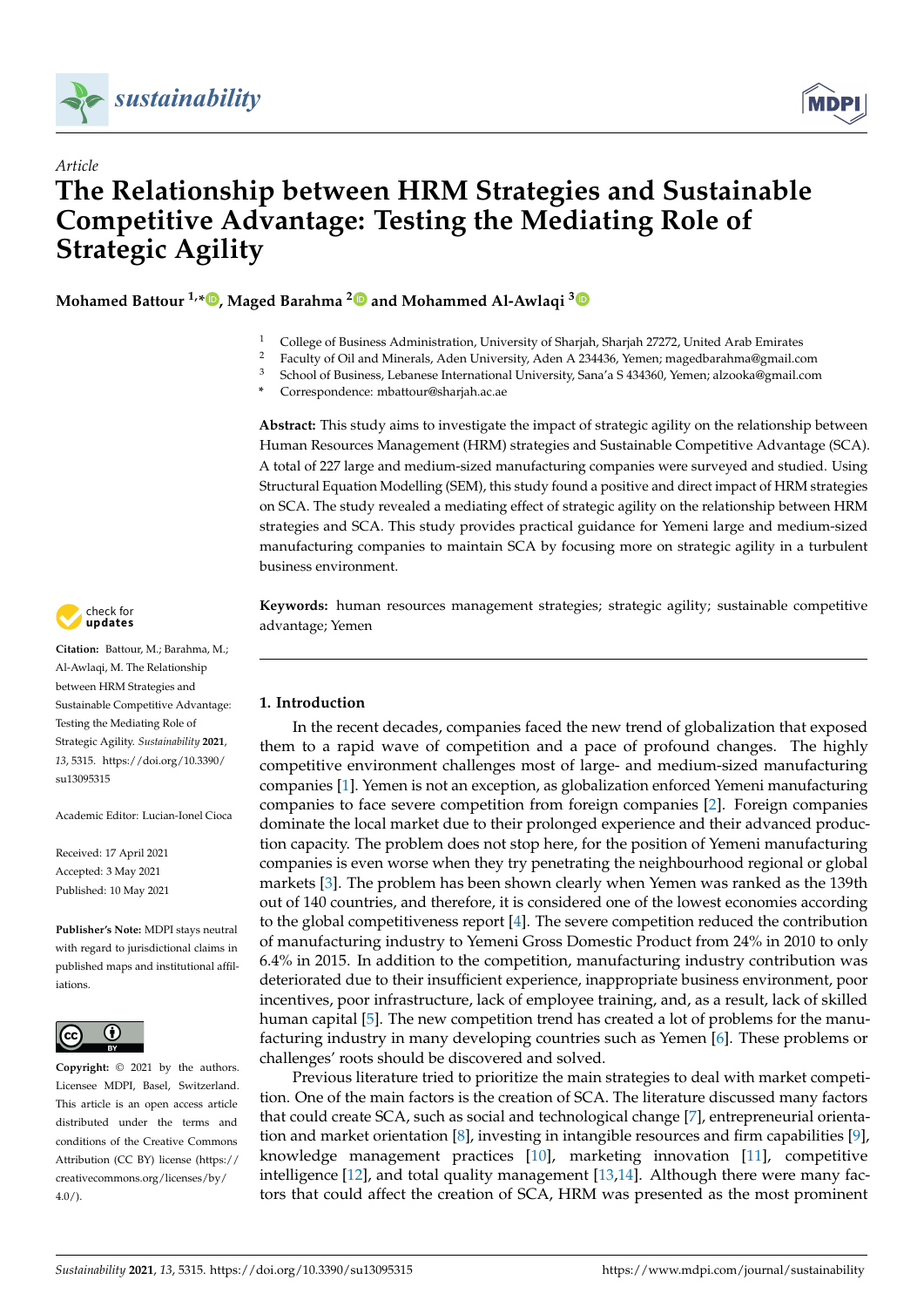factor [\[15–](#page-12-2)[20\]](#page-12-3). Efficient human capital can recognize the threats, exploit opportunities, and formulate proactive strategies to cope with the challenges. Controlling such threats is essential towards achieving SCA [\[21\]](#page-12-4).

Although the relationship between HRM and SCA is well documented in the literature, the strength and the nature of this relationship is not consistent, especially when was studied among different countries and cultures. Moreover, there is scarce research focusing on the relationship between strategic agility and SCA, particularly in Yemen. Based on the insight of Resource-Based View (RBV) theory by Barney [\[22\]](#page-12-5) and the dynamic capabilities theory by Teece et al. [\[23\]](#page-12-6), organizational capabilities and resources contribute to a dynamism that cannot be imitated by competitors and consequently create SCA. Hence, strategic agility is one of the most important potential factors that could moderate the relationship between HRM and SCA.

This study opens a new avenue to a more comprehensive understanding of the relationship between HRM and SCA. It is expected to increase the understanding of the interaction among HRM strategies, SCA, and strategic agility through the lens of the RBV theory and the dynamic capabilities theory. Moreover, the current study is expected to provide a practical guidance on how companies can meet the competitive challenges and how to improve their competitiveness to survive in such a resource-constrained market of least developed countries, including Yemen.

This paper is organized as follows. In the next section, we review the literature and develop the associated hypothesis. In Section [3,](#page-4-0) we describe the study's methodology. In Section [4,](#page-6-0) we conduct data analysis. In Section [5,](#page-10-0) we provide the conclusion of this research, combined with implications and suggestions for future research.

# <span id="page-1-0"></span>**2. Theory Development and Hypotheses**

## *2.1. Human Resources Management Strategies and Sustainable Competitive Advantage*

HRM strategies are considered as a rationalised effort applied by the organizations to manage the talent pools to achieve the organizational goals. Organizations employ such strategies to form the attitude, behaviour, culture, and perception of employees in such a way that it achieves the organizational desired outcomes [\[24](#page-12-7)[,25\]](#page-12-8). HRM strategies are critical to business success because it shapes the relationship between organizations and employees. HRM strategies help organization survive by enhancing their ability to attract, develop, motivate, and retain employees [\[26](#page-12-9)[,27\]](#page-12-10). HRM strategies are the techniques that companies use to keep their talented employees at the right time, which help them to maintain a high level of efficient operation, to maintain continuous organizational development, and to sustain competitive advantage [\[28](#page-12-11)[–30\]](#page-12-12). HRM strategies are pivot endeavours in creating higher performance and competitive organizations.

In the field of strategic management, SCA has been treated as one of the most important concepts that could create values for organizations. SCA could provide a long-term benefit for organizations, e.g., a company's products cannot be replicated by other companies due to superior quality, superior skills, superior capabilities, and responding to customer needs [\[31\]](#page-12-13).

SCA could be created and maintained in many and different ways [\[9,](#page-11-8)[31–](#page-12-13)[35\]](#page-12-14). For example, Porter [\[36\]](#page-12-15) proposed that competitive strategies could help in creating SCA though obtaining lowest cost or cost distinction positions. Moreover, Beal [\[37\]](#page-12-16) considered that the traditional way of achieving SCA depends on the environmental structure and overall competitive strategy. Barney [\[22\]](#page-12-5) pointed out that an organization has an SCA when it implements a value-creating strategy simultaneously with the current and future competitors. Coyne [\[33\]](#page-12-17) argued that SCA could be achieved by exploiting the business system, position, regulatory, and quality management gaps. It also can be achieved by organization's superior skills and resources, superior efficiency, superior quality, superior innovation, and responding to customer needs [\[33,](#page-12-17)[38\]](#page-12-18). In summary, due to the complexity and the diversity of its sources, SCA requires new thinking and strategic intelligence that differs from conventional thinking.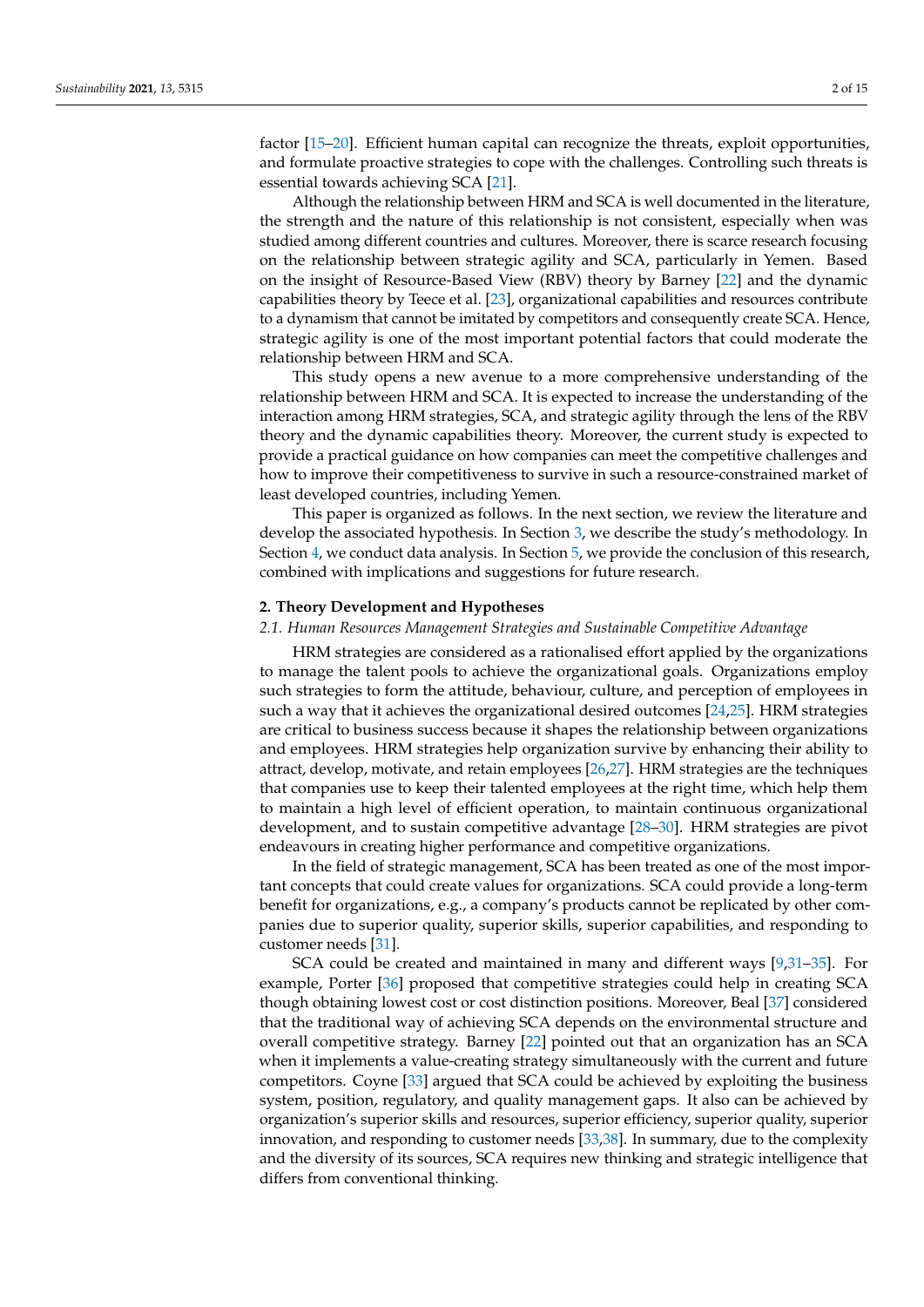The contribution of HRM strategies in creating SCA was widely investigated in literature. The major trend found in literature has supported the positive impact of HRM on the creation of SCA. The conceptual model of Delery and Roumpi [\[39\]](#page-12-19) proposed a positive relationship between HRM and SCA. In line with that, Ramadan [\[20\]](#page-12-3) emphasized that the talent management represented by human resources, organizational resources, and financial resources positively influence SCA. Velmurugan and Akhilesh [\[40\]](#page-12-20) also emphasised that HRM strategies impact SCA by strengthening employee skill, capability, and motivation. Moreover, this positive relationship has been studied and supported in many countries and industries such as US manufacturing and service corporations, airlines companies, and health industry [\[41\]](#page-12-21), Greece shipping industry [\[42\]](#page-12-22), and Korean research institutions [\[43\]](#page-12-23).

To test the relationship between HRM strategies and SCA in context of Yemen, the following hypothesis was proposed (see Figure [1\)](#page-2-0):

<span id="page-2-0"></span>

**Figure 1.** Theoretical framework.



#### *2.2. Human Resources Management Strategies and Strategic Agility*

Strategic agility is a complex construct with many aspects. Lin, Desouza, and Roy [\[44\]](#page-13-0) defined strategic agility as the ability to continually change and adapt to business strategic directions through the development of new products and business models and creative ways of generating value. Moreover, strategic agility recognises and adapts to changes that would help the organizations to achieve greater success by exploiting potential opportunities, creating new sources of SCA, and establishing the fundamental ability for survival [\[45\]](#page-13-1). Organizations need to continuously anticipate, adapt, and interact with market trends and consumer needs without compromising their strategic visions [\[25\]](#page-12-8). Strategic agility is about the ability to change, to respond to customer's new trends, and to generate value. Thus, the interaction of staff capability, leadership, and the dynamic capabilities of strategic agility boost organization's ability to proactively adapt its reality, seize opportunities, and manage threats [\[46](#page-13-2)[,47\]](#page-13-3). Strategic agility is the right approach to improve organizations' competitiveness and the ability to face future threats [\[45,](#page-13-1)[48,](#page-13-4)[49\]](#page-13-5).

While many studies have focused on strategic agility [\[14,](#page-12-1)[50\]](#page-13-6), very limited researches examined the relationship between HRM strategies and strategic agility [\[48\]](#page-13-4). For exam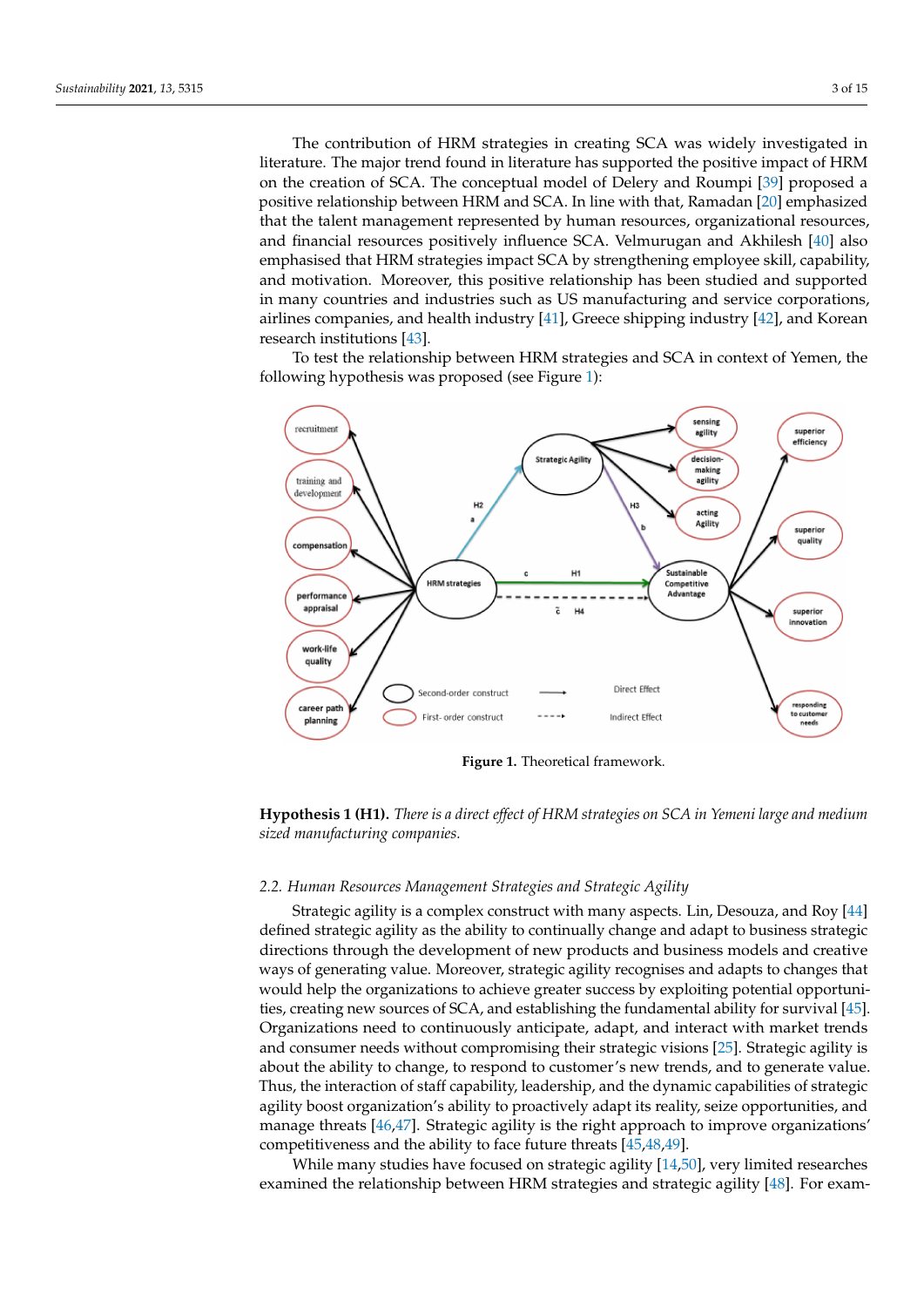agility. Crocitto and Youssef [\[52\]](#page-13-8) emphasised the role of HRM in strategic agility through efficient leadership, reward system, effective training, manager strategic involvement, and strategy formulation. Similarly, Dyer and Ericksen [\[53\]](#page-13-9) mentioned that HRM strategies contribute towards the setting of a clear organizational direction and modification of employee behaviour to continuously develop business requirements and generate innovations. Furthermore, Saha et al. [\[25\]](#page-12-8) showed that strategic learning and HRM strategies contribute to enhancing organizational strategic agility. Bouaziz and Hachicha [\[16\]](#page-12-24) showed that the strategy of training and development of human resources and human resources compensation strategy affect the promotion of strategic agility more than the impact of human resource evaluation strategy and recruitment strategy. There is a paucity in the research that links HRM strategies to strategic agility. Barahma et al. [\[15\]](#page-12-2) emphasised the positive impact of HRM strategies on strategic agility and recommended further research to study the impact of these strategies in different research contexts. Moreover, Xing, Liu, Boojihawon, and Tarba [\[54\]](#page-13-10) suggested that more research is needed to address the relationship between HRM strategies and strategic agility.

From the previous discussion, the following hypothesis was proposed (see Figure [1\)](#page-2-0):

**Hypothesis 2 (H2).** *There is a direct effect of HRM strategies on strategic agility in Yemeni large and medium sized manufacturing companies.*

# *2.3. Strategic Agility and Sustainable Competitive Advantage*

Strategic agility plays an important role in sustaining in the market when the organizations are competing in an unstable business environment [\[55\]](#page-13-11). Moreover, Teece et al. [\[23\]](#page-12-6) stated that resources are not enough for organizations to gain superior returns in a highly competitive environment in the long term. The ability to develop new resources is the key factor for sustained competitive advantages.

The relationship between strategic agility and competitive advantage has been established in literature [\[49,](#page-13-5)[56\]](#page-13-12). For example, Almahamid et al. [\[57\]](#page-13-13) emphasised the positive role of strategic agility and knowledge exchange to achieve competitive advantage. Chen [\[58\]](#page-13-14) tried to understand the effect of business intelligence and the flexibility of information technology infrastructure on competitive advantage via strategic agility. Furthermore, Dabiri and Gholami [\[56\]](#page-13-12) indicated that strategic agility could affect competitive advantage through price, quality, reliability, delivery, and product innovation. Baškarada and Koronios' [\[47\]](#page-13-3) study indicated that strategic agility has five dynamic capabilities: sensing, search, seizing, switching, and formulating. These capabilities help to play a pivot role in creating an SCA. Al-Romeedy [\[59\]](#page-13-15) also indicated in an empirical study that strategic agility affects greatly the competitive advantage. Although a positive impact of strategic agility on SCA was traced in literature, this relationship was not established in the context of limited resources, such as the Yemeni industrial environment. To fill this gap in literature, the following hypothesis was proposed (see Figure [1\)](#page-2-0):

**Hypothesis 3 (H3).** *There is a direct effect of strategic agility on SCA in Yemeni large and medium sized manufacturing companies.*

# *2.4. Human Resources Management Strategies, Strategic Agility, and Sustainable Competitive Advantage*

From the previous discussion, the approval of the previous three hypotheses entails the existence of a partial mediation role of the strategic agility on the relationship between HRM strategies and SCA [\[60\]](#page-13-16). This complex relationship cannot be assumed unless it is supported by a strong theoretical background. The complexity of this relationship came from the fact that the impact of HRM strategies is not a simple lever that could simply create SCA [\[39\]](#page-12-19). Thus, we can think of many factors that could affect or alternate this relationship.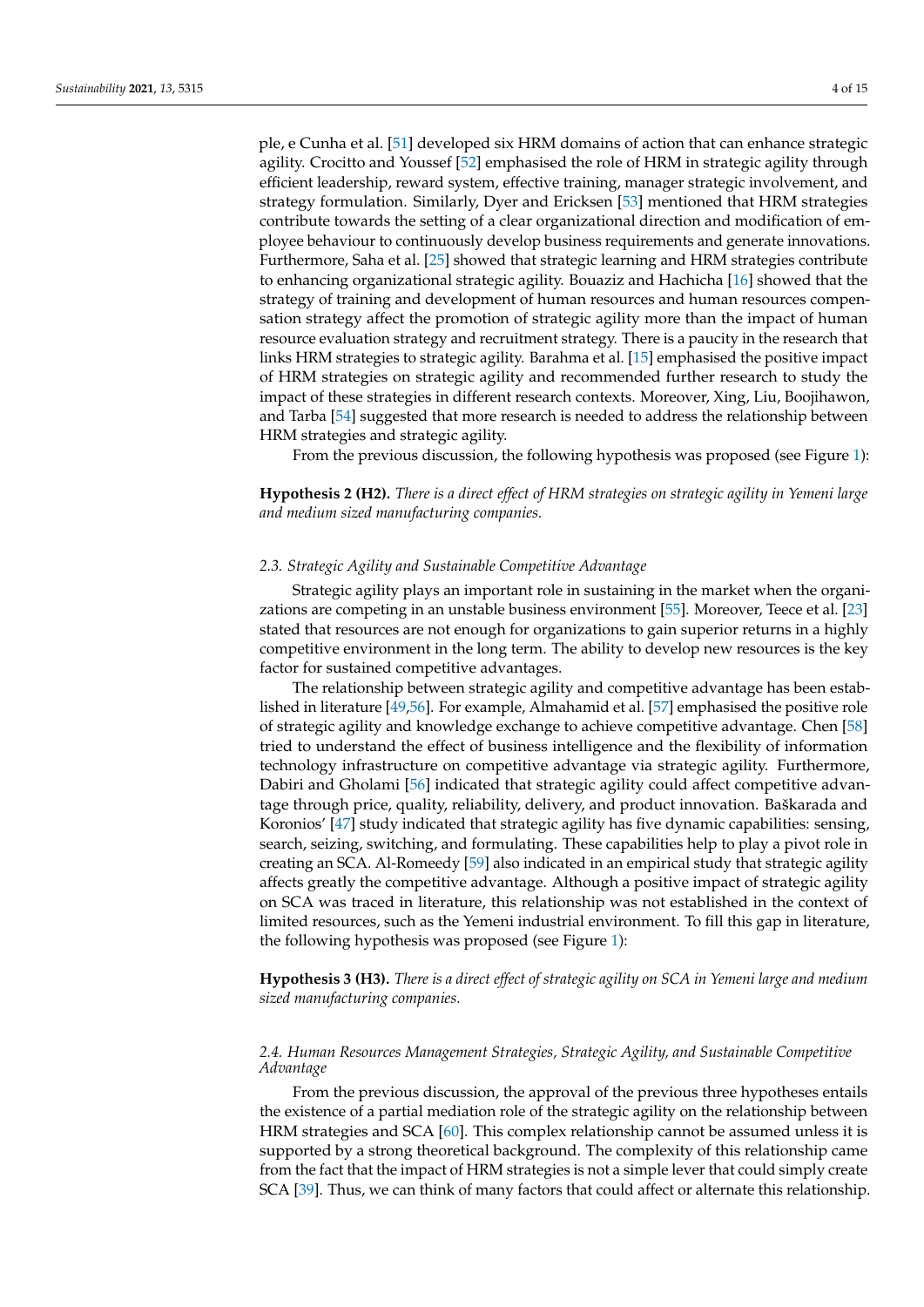One of the most important factors that could play this role is strategic agility. To create SCA, companies should respond flexibly and rapidly to their environment. Saha et al. [\[25\]](#page-12-8) proposed that strategic agility plays the supporting role between HRM strategies and the SCA as a tool to achieve a rapid and flexible response to the changing environment.

In line with that, the fourth hypothesis of the current study was proposed based on the interaction between the RBV theory and the dynamic capabilities theory as recommended by Wójcik [\[61\]](#page-13-17) and Chen [\[58\]](#page-13-14). The RBV theory emphasizes the importance of an organization's resources in creating a competitive advantage, yet it does not explain how to use or improve these resources. Moreover, the resource theory does not take into account the dynamic relationship between the organization's resources and the surrounding environment. The dynamic capabilities theory fills in these spaces and acts as a complementary theory to the RBV theory. The dynamic capabilities theory explains the mechanism that helps organizations develop their resources in connection with their dynamic environment [\[58,](#page-13-14)[62\]](#page-13-18). HRM strategies are deemed as an organizational resource that returns employee behaviour in a way that enhances employee skills and ability to build a company's optimal and proactive strategies. To the best of the researchers' knowledge, there was no conceptual or empirical study that addressed the indirect relationship between HRM strategies and SCA via strategic agility as a mediating variable. To fill this gap in literature, the following hypothesis was proposed (see Figure [1\)](#page-2-0):

**Hypothesis 4 (H4).** *There is a significant mediating effect of strategic agility on the relationship between HRM strategies and SCA in Yemeni large and medium sized manufacturing companies.*

## <span id="page-4-0"></span>**3. Methodology**

#### *3.1. Population and Sampling*

Studying the mediation effect of strategic agility has to be tested in a representative context that could help in generalizing the research findings. Medium and large businesses have been chosen due to their ability to alter their strategic agility as they have more resources comparing to the other types of businesses, such as small and micro-sized businesses. Moreover, conducting the research in a resource-constrained context such as Yemen could excrete clearly the impact of strategic agility due to the limited availability of other factors or options. Thus, the targeted population was chosen to be representative in a way that would help to generalized the finding of this study.

According to the official reports of the ministry of industry and trade-Yemen, there were 554 medium and large organizations in the Republic of Yemen. These organizations were classified as medium and large according to the number of years since establishment and the number of employees [\[63\]](#page-13-19). The 554 organizations were classified according to their industrial activities into 5 categories: food industry (345), textile industry (80), chemical industry (47), cement and tiles industry (58), and machine industry (24). A stratified random sample was selected according to these categories' proportions. A total of 227 organizations were selected, where 46% were selected from the food industry, 20% from the textile industry, 10% from the chemical industry, 15% from the cement and tiles industry, and 9% from the machine industry. According to the power analysis, to determine the minimum satisfactory sample size of a medium effect size  $f^2 = 0.15$ , significance/probability level  $\alpha$  = 0.05, power level  $\beta$  = 0.08, number of latent variables = 19, and number of observed variables = 73; therefore, the minimum sample size should be no less than 110 organizations (Westland, 2010). Thus, the sample size of 227 organizations of this study was considered satisfactory and representative.

## *3.2. Data Collection*

The questionnaire of this study was distributed manually to the organizations. The copies of the questionnaire were collected by 5 post-graduate surveyors. The surveyors were trained on the data collection process and data collection ethics through two days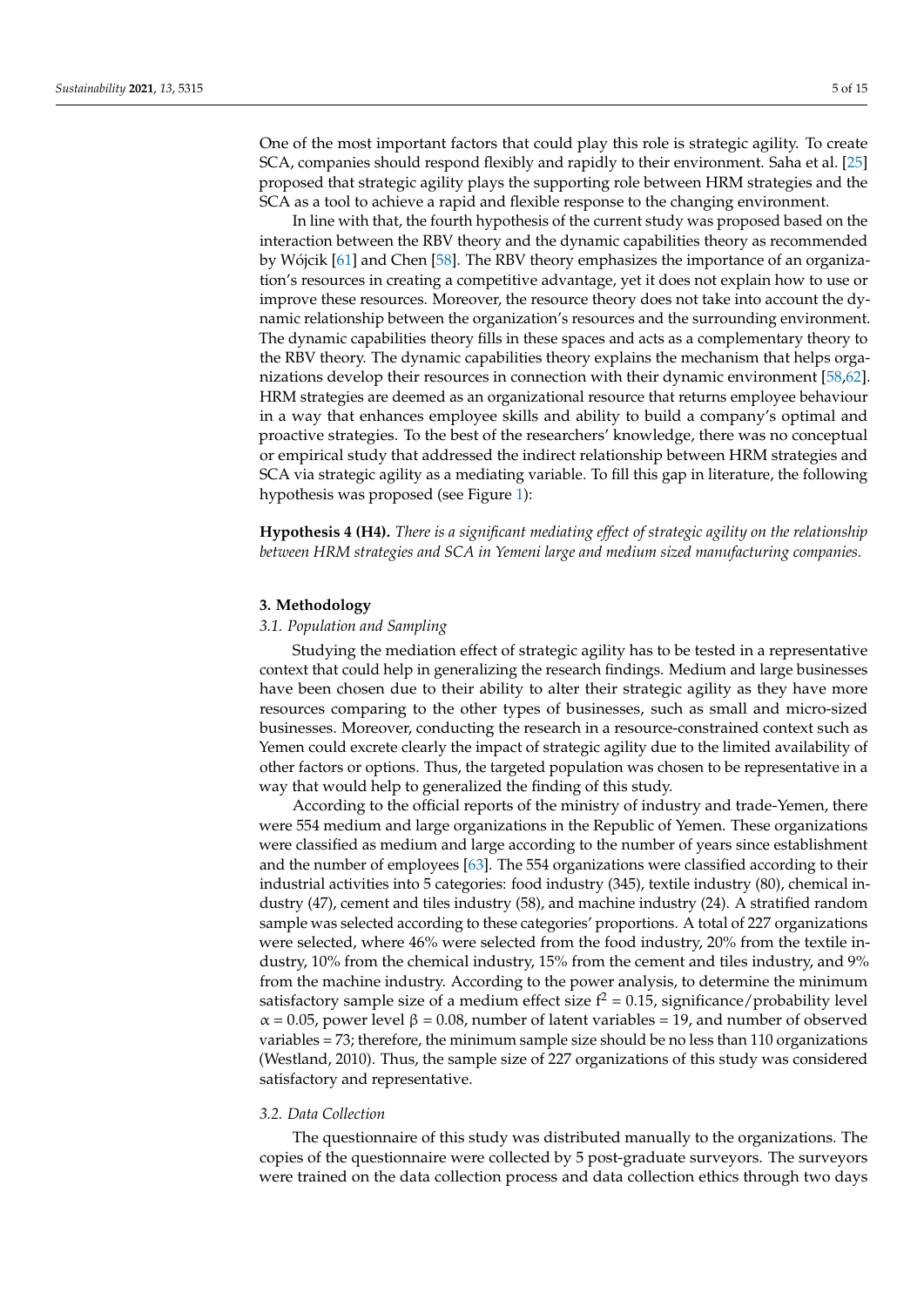course. The whole data collection process lasted for 4 months and 13 days. The data collection process for each organization lasted on average of 6 days with a maximum period of 14 days and a minimum period of 3 days. All organizations were followed up after 1, 3, 7, and 14 days via site visits or phone calls. The questionnaire was sent to the heads of companies and their deputies during April 2019 and August 2019. As a result, a total of 454 respondents were targeted. Only 289 questionnaires were returned, representing a response rate of 63%. Due to massive missing data, a total of 18 questionnaires were discarded. Therefore, only 271 questionnaires were used, which represented a response rate of (60%). The non-responding pattern did not show any bias problem, as it was found to be randomly distributed among the selected respondents. In summary, we can conclude that the selected sample was fairly representing the targeted population.

#### *3.3. Instrumentation and Variables' Measurements*

The data collection instrument is a questionnaire comprised of 3 sections. Section [1](#page-0-0) contains 50 items measuring HRM strategies which were adapted from Laswar [\[64\]](#page-13-20), Delery and Doty [\[29\]](#page-12-25), Chen and Huang [\[65\]](#page-13-21), Balkin and Gomez-Mejia [\[66\]](#page-13-22), Jarbi [\[67\]](#page-13-23), and Alanizi and Alfadhel [\[68\]](#page-13-24). HRM strategies are categorized into 6 dimensions: recruitment strategy, training and development strategy, compensation strategy, performance appraisal strategy, work-life quality strategy, and career path planning strategy [\[69\]](#page-13-25). Section [2](#page-1-0) comprised of 19 items measuring strategic agility, which were adapted from the study of Alabdi [\[70\]](#page-13-26) and Park et al. [\[71\]](#page-13-27). This section covered the 3 dimensions of strategic agility, namely, sensing agility, decision-making agility, and acting agility, as stated by Park et al. [\[71\]](#page-13-27). The third section is devoted to SCA measurement using 16 items adapted from Shabaan [\[72\]](#page-13-28). All of the items in the 3 sections were measured using a 5-point Likert scale that takes the values from  $5 =$  strongly agree to  $1 =$  strongly disagree. In summary, the questionnaire of this study was organized into 3 sections that measure 3 constructs: HRM strategies, strategic agility, and SCA.

## *3.4. Pilot Study*

To reach its final version, the questionnaire of this study has gone through pilot testing. After the initial selection of the items for each construct, the questionnaire was tested through a panel discussion that consists of 9 experts in the fields of strategic management and HRM. Some items have been modified in compliance with their opinions and recommendations. After the panel discussion, a pilot study was conducted on the study's survey. The pilot study's data was obtained from 31 respondents who were the heads and deputies of some manufacturing companies. The data was processed further and used to test the reliability of the survey using the Cronbach's alpha test. Accordingly, 3 items were dropped from the recruitment strategy to improve the alpha value from 0.383 to 0.906. The final alpha scores were: 0.914 for HRM strategies, 0.907 for strategic agility, and 0.861 for SCA. Therefore, the finalized measurement of the proposed model consisted of 82 items with 13 dimensions. The questionnaire was further tested for the normality problem. The skewness-value was ranged from −0.050 to +0.063, and the kurtosis-value was ranged from −0.114 to +0.728, suggesting that the data was normally distributed.

## *3.5. Data Analysis and Hypothesis Testing Techniques*

To test the proposed model and the study's hypotheses, the covariance-based SEM (CB-SEM) technique was applied through IBM AMOS 23 and IBM SPSS software. Three statistical processing methods were used: Exploratory Factor Analysis (EFA) to make sure that the constructs in this study reached a simple structure [\[73\]](#page-14-0), Confirmatory Factor Analysis (CFA) to ascertain the quality of the model's conformance to the indicators [\[73\]](#page-14-0), and SEM to test the main hypotheses.

The mediation effect was tested following Baron and Kenny's [\[60\]](#page-13-16) approach. In this approach, the hypotheses H1, H2, and H3 should be tested for any significant impact. H1 and H2 should show significant scores; otherwise, the mediation effect could not be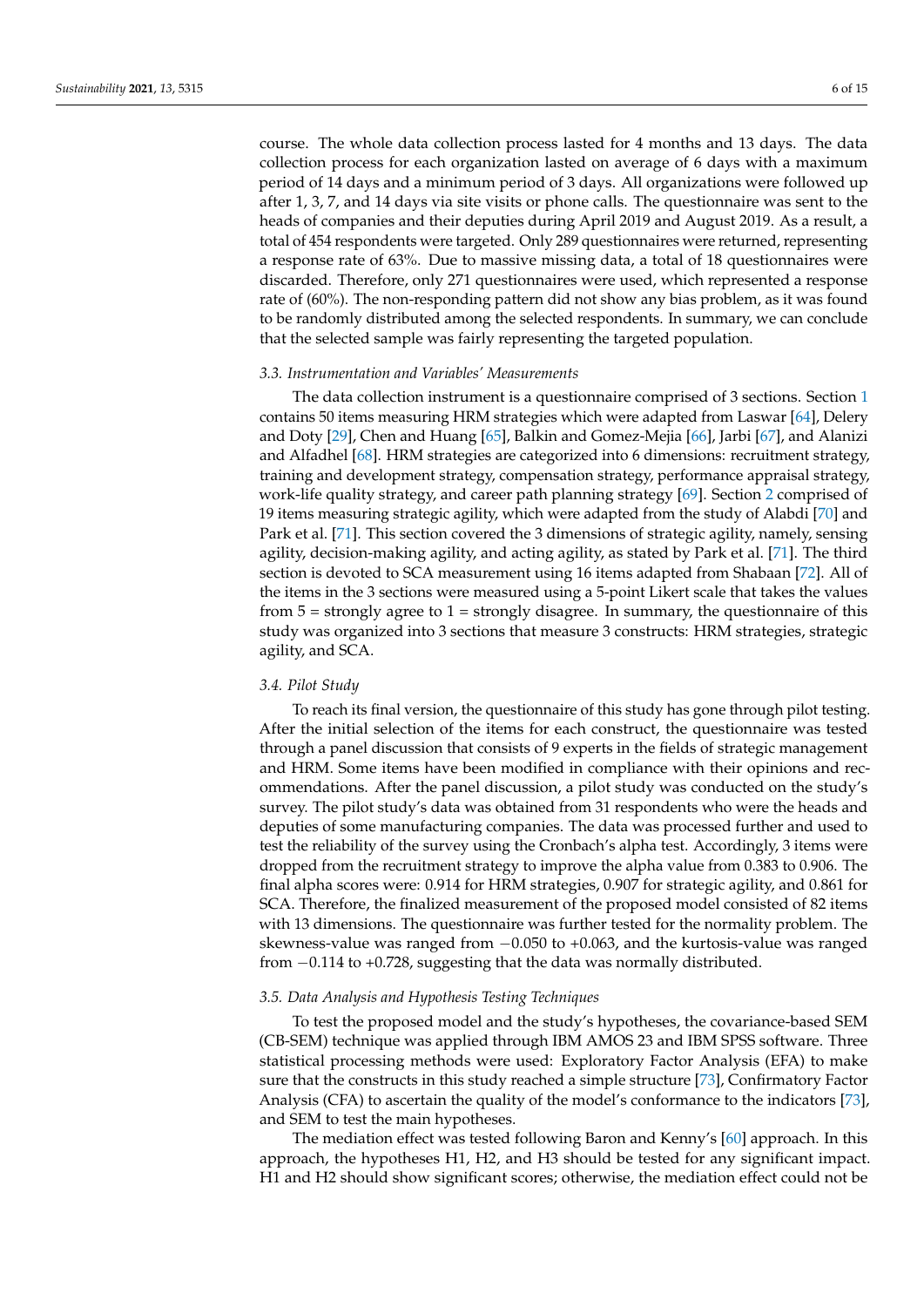confirmed. If H1 shows a significant impact, then we have a partial mediation effect; otherwise, the mediating effect would be described as perfect. According to this approach, the mediation magnitude could be calculated by multiplying  $(a<sup>*</sup>b)$  in the main model (see Figure [1\)](#page-2-0). This study used the Variance Accounted for (VAF) to analyse the strength of the mediator effect. According to [\[73\]](#page-14-0), partial mediation occurs when the VAF is greater than 20% and less than 80%. Convergent validity, discriminant validity, and internal consistency were tested following the procedure presented by [\[73\]](#page-14-0).

## *3.6. Control Variables*

Reviewing the literature directed the researchers' attention to a very important variable that could play the role of confounding the relationship between HRM and SCA. The product life cycle has been chosen because (1) it could have an effect on both the HRM strategies and the creation of SCA [\[74\]](#page-14-1), (2) it is related to the other conventional control variables such as the size and sales of the organization, and (3) it is pivot variable, especially for the manufacturing sector. The product life cycle was measured using 3 levels: growing, matured, and declining depending on a 3-year sales pattern. HRM and SCA were manipulated and recalculated into new variables of 2 levels: high and low. The data on the product life cycle was available for only 108 businesses. Cochran–Mantel–Haenszel tests were used to test the partial association between HRM and SCA, given the product a life cycle. Cochran's test shows a significant association with  $\chi(1) = 7.331$ ,  $p = 0.007$ . Similarly, Mantel–Haenszel shows almost the same significant score of  $\chi(1) = 6.141$ ,  $p = 0.013$ . The previous discussion confirmed the association between HRM and SCA in the existence of the proposed confounding variable.

# <span id="page-6-0"></span>**4. Findings**

# *4.1. Measurement Model Assessment*

The quality of the measurement model in terms of validity and reliability was assessed prior to testing the structural model [\[73\]](#page-14-0). This study conducted the EFA and then the CFA to purify the measurement. EFA was conducted with factor loadings of greater than 0.40. Moreover, all items that were saturated or loaded on more than one factor were deleted. As a result, items 9, 8, and 13 were trimmed away from the dependent variable (SCA) and items 6 and 9 from the independent variable (HRM strategies). KMO and Bartlett's test was conducted to test the sampling adequacy. KMO and Bartlett's test confirmed the suitability of conducting a factor analysis because it showed that all variables are correlated enough. The KMO and Bartlett's test showed significant values of 0.914 for HRM strategies, 0.925 for strategic agility, and 0.941 for SCA. In the second step, a CFA was conducted to test the assessment-of-fit between observed data and the theoretical model, which specifies hypothesised causal relations between latent factors and their observed indicator variables. EFA produced 13-factor solution explaining 72.654% of the variance. A first-order CFA was conducted to estimate the validity and reliability of the 13 dimensions. HRM strategies were represented in seven dimensions: recruitment strategy, training and development strategy, compensation strategy, performance appraisal strategy, worklife quality strategy, and career path planning strategy. Strategic agility was represented by three dimensions: sensing agility, decision-making agility, and acting agility. SCA was represented by four dimensions: responding to customer needs, superior efficiency, superior quality, and superior innovation. The CFA showed satisfactory results on the goodness-of-fit test. The Chi-square results are as follows: 4124.834, df = 2512, *p* = 0.000, CIMIND =  $1.642$ , CFI = 0.906, TLI = 0.90, RMSEA = 0.049, GFI = 0.880, AGFI = 0.850,  $IFI = 0.912$ , and  $NFI = 0.942$ .

Table [1](#page-8-0) shows that the average variance extracted is higher than 0.50, which fulfilled the criteria of convergent validity. Moreover, the internal consistency of variables is also confirmed as the calculated values exceeded the recommended value (0.7). The correlation, which lies at the interval of (0.135–0.673), is lower than the threshold value (0.85). Thus, the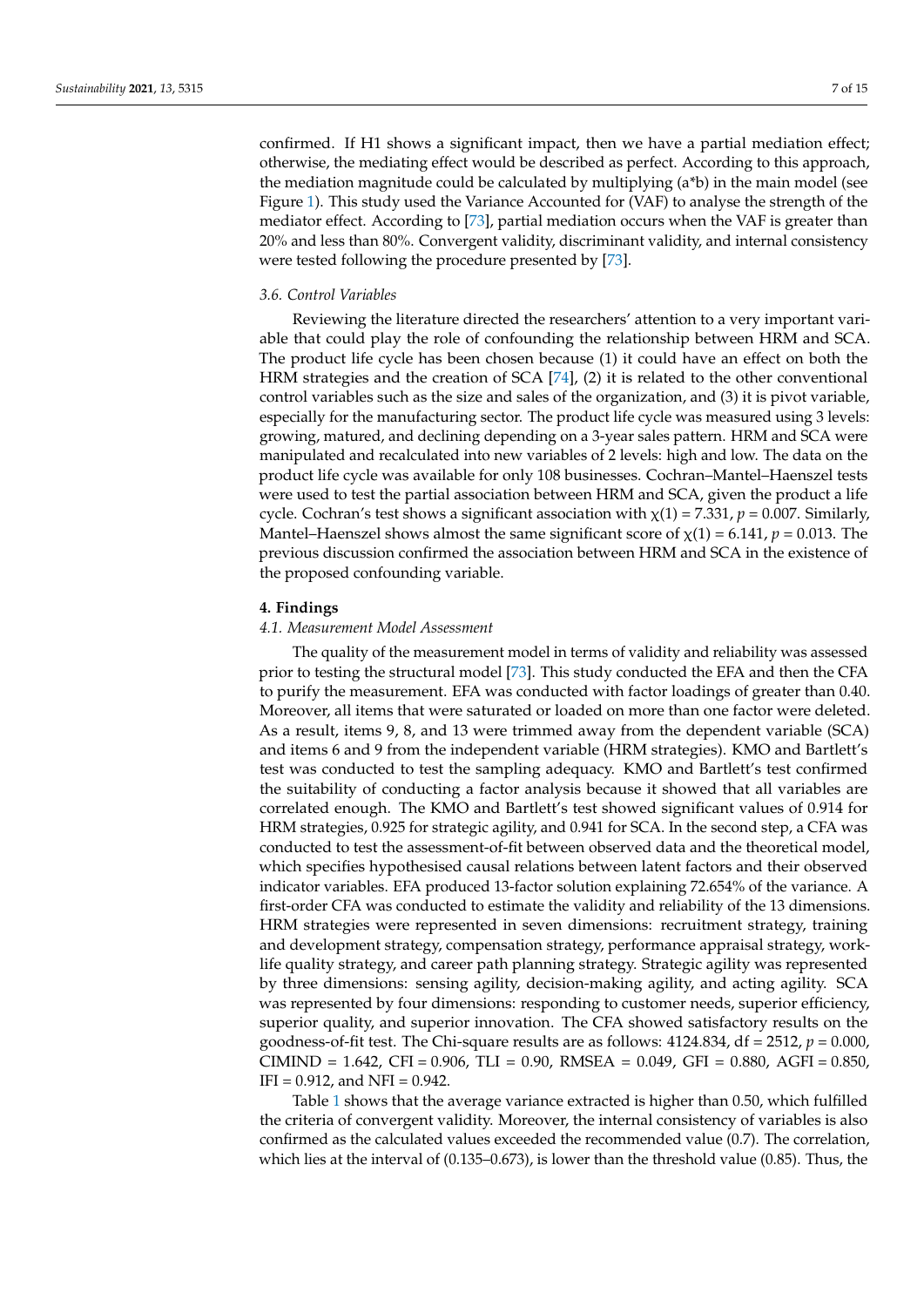external correlation among the factors is less than the inner bonding value of similar factors, which indicates that the discriminant validity is achieved for all of the study's constructs.

| Variables                            | <b>Items</b>       | <b>Factor Loading</b> | $\alpha$<br>(>0.7) | ${\bf CR}$<br>(>0.7) | $\bold{A}\bold{V}\bold{E}$<br>(>0.5) |
|--------------------------------------|--------------------|-----------------------|--------------------|----------------------|--------------------------------------|
| <b>HRM</b> strategies                |                    |                       | 0.959              |                      |                                      |
| Compensation strategy                | SCOMPEN9           | 0.866                 | 0.954              | 0.955                | 0.701                                |
|                                      | <b>SCOMPEN8</b>    | 0.817                 |                    |                      |                                      |
|                                      | SCOMPEN7           | 0.801                 |                    |                      |                                      |
|                                      | SCOMPEN6           | 0.888                 |                    |                      |                                      |
|                                      | <b>SCOMPEN5</b>    | 0.788                 |                    |                      |                                      |
|                                      | SCOMPEN4           | 0.811                 |                    |                      |                                      |
|                                      | SC0MPEN3           | 0.882                 |                    |                      |                                      |
|                                      | <b>SCOMPEN2</b>    | 0.855                 |                    |                      |                                      |
|                                      | <b>SCOMPEN1</b>    | 0.822                 |                    |                      |                                      |
| Training and development strategy    |                    |                       | 0.923              | 0.914                | 0.574                                |
|                                      | STRAIN2            | 0.852                 |                    |                      |                                      |
|                                      | STRAIN3            | 0.897                 |                    |                      |                                      |
|                                      | STRAIN4            | 0.855                 |                    |                      |                                      |
|                                      | STRAIN5            | 0.710                 |                    |                      |                                      |
|                                      | STRAIN7            | 0.672                 |                    |                      |                                      |
|                                      | STRAIN8            | 0.683                 |                    |                      |                                      |
|                                      | STRAIN10           | 0.692                 |                    |                      |                                      |
|                                      | STRAIN11           | 0.657                 |                    |                      |                                      |
| recruitment strategy                 |                    |                       | 0.879              | 0.880                | 0.513                                |
|                                      | SEMP3              | 0.661                 |                    |                      |                                      |
|                                      | SEMP4              | 0.663                 |                    |                      |                                      |
|                                      | SEMP5              | 0.659                 |                    |                      |                                      |
|                                      | SEMP <sub>6</sub>  | 0.676                 |                    |                      |                                      |
|                                      | SEMP7              | 0.760                 |                    |                      |                                      |
|                                      | SEMP8              | 0.830                 |                    |                      |                                      |
|                                      | SEMP9              | 0.745                 |                    |                      |                                      |
| Performance appraisal strategy       |                    |                       | 0.909              | 0.870                | 0.628                                |
|                                      | SEVALU2            | 0.809                 |                    |                      |                                      |
|                                      | SEVALU3            | 0.849                 |                    |                      |                                      |
|                                      | SEVALU4            | 0.801                 |                    |                      |                                      |
|                                      | SEVALU7            | 0.703                 |                    |                      |                                      |
| Strategy of work-life quality        |                    |                       | 0.863              |                      |                                      |
| Working environment condition        | SWFQD14            | 0.781                 | 0.829              | 0.828                | 0.617                                |
|                                      | SWFQD13            | 0.760                 |                    |                      |                                      |
|                                      | SWFQD12            | 0.814                 |                    |                      |                                      |
| Work-life balance                    | SWFQB5             | 0.703                 | 0.840              | 0.848                | 0.586                                |
|                                      | SWFQB6             | 0.875                 |                    |                      |                                      |
|                                      | SWFQB7             | 0.679                 |                    |                      |                                      |
|                                      | SWFQB8             | 0.789                 |                    |                      |                                      |
| initially organizational work        | SWFQC9             | 0.663                 | 0.806              | 0.832                | 0.627                                |
|                                      | SWFQC10            | 0.879                 |                    |                      |                                      |
|                                      | SWFQC11            | 0.817                 |                    |                      |                                      |
| Career path planning strategy        | SCPL1              | 0.874                 | 0.893              | 0.882                | 0.653                                |
|                                      | SCPL <sub>2</sub>  | 0.845                 |                    |                      |                                      |
|                                      | SCPL3              | 0.739                 |                    |                      |                                      |
|                                      | SCPL4              | 0.766                 |                    |                      |                                      |
| Mediating Variable Strategic Agility |                    |                       | 0.957              |                      |                                      |
| Sensing agility                      | <b>AGILITY1INV</b> | 0.960                 | 0.977              | 0.976                | 0.909                                |
|                                      | <b>AGILITY2INV</b> | 0.990                 |                    |                      |                                      |
|                                      | <b>AGILITY3INV</b> | 0.944                 |                    |                      |                                      |
|                                      | <b>AGILITY4INV</b> | 0.919                 |                    |                      |                                      |

**Table 1.** Factor Loading, Cronbach's alpha, CR, and AVE.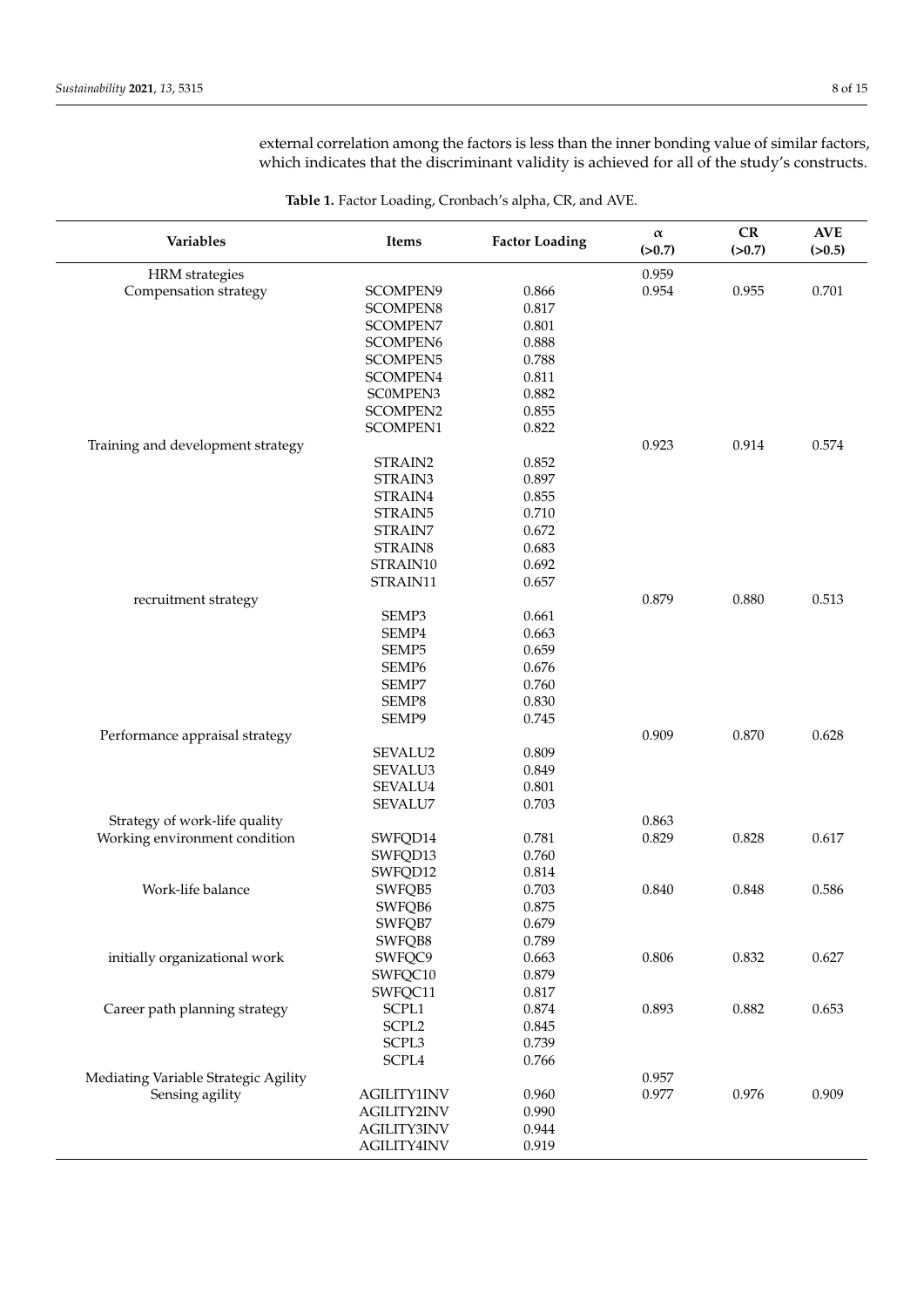<span id="page-8-0"></span>

| <b>Variables</b>                  | Items              | <b>Factor Loading</b> | $\alpha$<br>(>0.7) | CR<br>(>0.7) | <b>AVE</b><br>(>0.5) |  |
|-----------------------------------|--------------------|-----------------------|--------------------|--------------|----------------------|--|
| Decision-making agility           |                    |                       | 0.946              | 0.946        | 0.747                |  |
|                                   | AGILITY5           | 0.844                 |                    |              |                      |  |
|                                   | AGILITY6           | 0.885                 |                    |              |                      |  |
|                                   | <b>AGILITY7</b>    | 0.902                 |                    |              |                      |  |
|                                   | AGILITY8           | 0.903                 |                    |              |                      |  |
|                                   | AGILITY9           | 0.888                 |                    |              |                      |  |
|                                   | AGILITY10          | 0.756                 |                    |              |                      |  |
| Acting agility                    |                    |                       | 0.943              | 0.938        | 0.629                |  |
|                                   | AGILITY11          | 0.815                 |                    |              |                      |  |
|                                   | AGILITY12          | 0.791                 |                    |              |                      |  |
|                                   | AGILITY13          | 0.827                 |                    |              |                      |  |
|                                   | AGILITY14          | 0.754                 |                    |              |                      |  |
|                                   | AGILITY15          | 0.810                 |                    |              |                      |  |
|                                   | AGILITY16          | 0.802                 |                    |              |                      |  |
|                                   | AGILITY17          | 0.776                 |                    |              |                      |  |
|                                   | AGILITY18          | 0.791                 |                    |              |                      |  |
|                                   | AGILITY19          | 0.767                 |                    |              |                      |  |
| Sustainable competitive advantage |                    |                       | 0.930              |              |                      |  |
| Responding to customer needs      | COMPETITIV14       | 0.821                 | 0.903              | 0.890        | 0.729                |  |
|                                   | COMPETITIV15       | 0.895                 |                    |              |                      |  |
|                                   | COMPETITIV16       | 0.843                 |                    |              |                      |  |
| Superior efficiency               |                    |                       | 0.854              | 0.907        | 0.710                |  |
|                                   | COMPETITIV1        | 0.798                 |                    |              |                      |  |
|                                   | <b>COMPETITIV2</b> | 0.924                 |                    |              |                      |  |
|                                   | COMPETITIV3        | 0.881                 |                    |              |                      |  |
|                                   | COMPETITIV4        | 0.758                 |                    |              |                      |  |
| Superior quality                  |                    |                       | 0.883              | 0.886        | 0.722                |  |
|                                   | COMPETITIV5        | 0.833                 |                    |              |                      |  |
|                                   | COMPETITIV6        | 0.847                 |                    |              |                      |  |
|                                   | <b>COMPETITIV7</b> | 0.868                 |                    |              |                      |  |
| Superior innovation               |                    |                       | 0.832              | 0.885        | 0.720                |  |
|                                   | COMPETITIV12       | 0.769                 |                    |              |                      |  |

COMPETITIV11 0.855 COMPETITIV10 0.915

**Table 1.** *Cont.*

# *4.2. Structural Model Assessment*

The structural model shows the relationship between the latent variables that were hypothesized in the proposed model in Figure [1.](#page-2-0) In order to test the hypotheses of the current study, SEM is used to ascertain the model's efficiency with its conformity with the data. The obtained fit indices results were  $p < 0.5$ . They are: Chi-square 4138.553, DF = 2522, *p* = 0.000, CIMIND = 1.641, CFI = 0.901, TLI = 0.90, RMSEA = 0.049, GFI = 0.70, AGFI = 0.69, IFI = 0.901, and NFI = 0.78. Thus, the results of goodness-of-fit indices indicated irrefutable evidence of an adequate model fit to the data, as shown in Figure [2.](#page-9-0)

#### *4.3. Hypotheses Testing*

After verifying the model fit, this study examined the direct and indirect effects among the study variables. The results of the structural model are illustrated in Table [2.](#page-9-1) The results show a significant direct effect of HRM strategies on SCA ( $\beta = 0.33$ ;  $p < 0.05$ ) in Yemeni large- and medium-sized manufacturing companies. There is also a significant direct effect of HRM strategies on strategic agility (β = 0.64; *p* < 0.05). Furthermore, there is a significant direct effect of strategic agility on SCA (β = 0.40;  $p$  < 0.05). Hence, H1, H2, and H3 were supported. Moreover, the results of squared multiple correlations confirmed that HRM strategies explained 40% of the variance of strategic agility and 44.1% of the variance of SCA.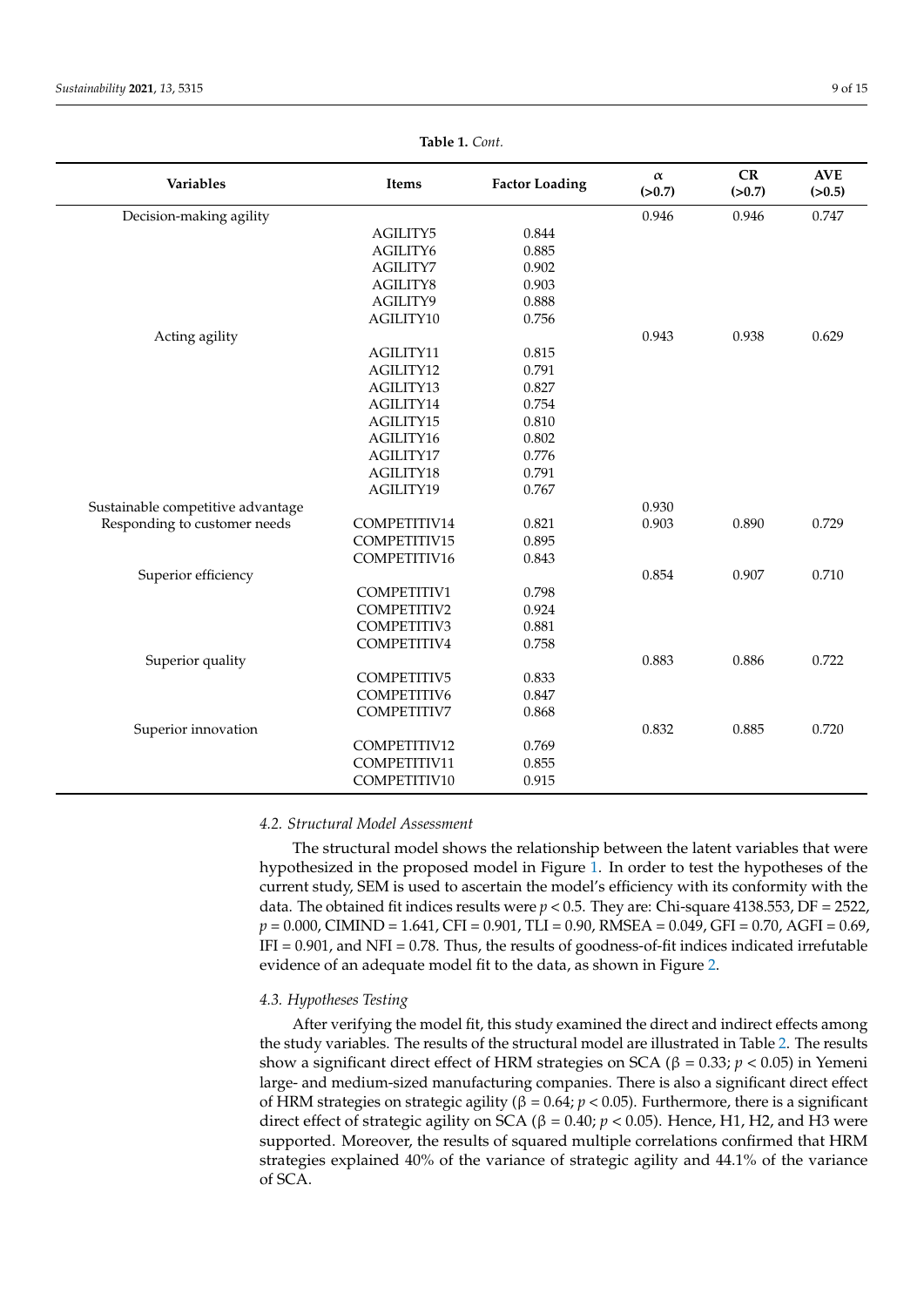<span id="page-9-0"></span>

**Figure 2.** Structural equation modelling (SEM).

<span id="page-9-1"></span>**Table 2.** Direct impact between the study variables.

| Variable          | Path | Variable          | Path  |              | S.E. C.R. | <i>v</i> Value | Result      |
|-------------------|------|-------------------|-------|--------------|-----------|----------------|-------------|
| <b>SCA</b>        |      | <— HRM strategies | 0.330 | 0.133        | 3.650     | ***            | Significant |
| Strategic agility |      | <— HRM strategies |       | $0.64$ 0.112 | 6.373     | ***            | Significant |
| <b>SCA</b>        |      | strategic agility | 0.40  | 0.121        | 4.324     | ***            | Significant |

\*\*\* significant if less than 0.05.

#### *4.4. Mediation Effect*

As explained in the methodology section, testing the mediation effect has to go through testing more than one relationship of the direct and indirect effects. Table [3](#page-10-1) shows the results of these relationships. It starts with presenting the hypothesis to be tested. The *p*-value column shows a score of 0.000, which indicates the rejection of the null hypothesis of having no indirect impact of HRM on the SCA. The second column shows the corresponding T-value of the previous test, which is, in this case, 3.65. The indirect column shows the score of the indirect impact of HRM on SCA. The indirect impact shows a magnitude of 0.256. The column of the indirect effect test shows a score of 0.001, which indicates that the indirect effect of HRM on the SCA is significant. This impact is significant, as shown in the indirect effect test results. According to these results, the total effect of HRM on SCA would be the total score of 0.586, which results from summing up the direct effect of 0.256 and the indirect effects of 0.33. The VAF shows a score of 0.563, which equals the direct effect (0.33) divided by the total effect. Thus, 56.3% of HRM strategies' effect on SCA is explained through the partial mediator variable (strategic agility) in Yemeni large- and medium-sized manufacturing companies. Furthermore, the validity of the indirect relationship of the fourth main hypothesis was explained through the Bias-corrected percentile method for upper and lower values, which were, respectively, 0.624 and 0.209. Therefore, it is considered in a good range, as shown in Table [3.](#page-10-1)

As shown in Table [3,](#page-10-1) H4 is supported. Therefore, HRM strategies have an indirect effect on SCA through the strategic agility variable. In other words, HRM strategies have a causal relationship with SCA through strategic agility. The theoretical model proposed in the current study fits the data collected from the target population. In turn, the results supported that strategic agility is a mediator variable in explaining the relationship between HRM strategies and SCA.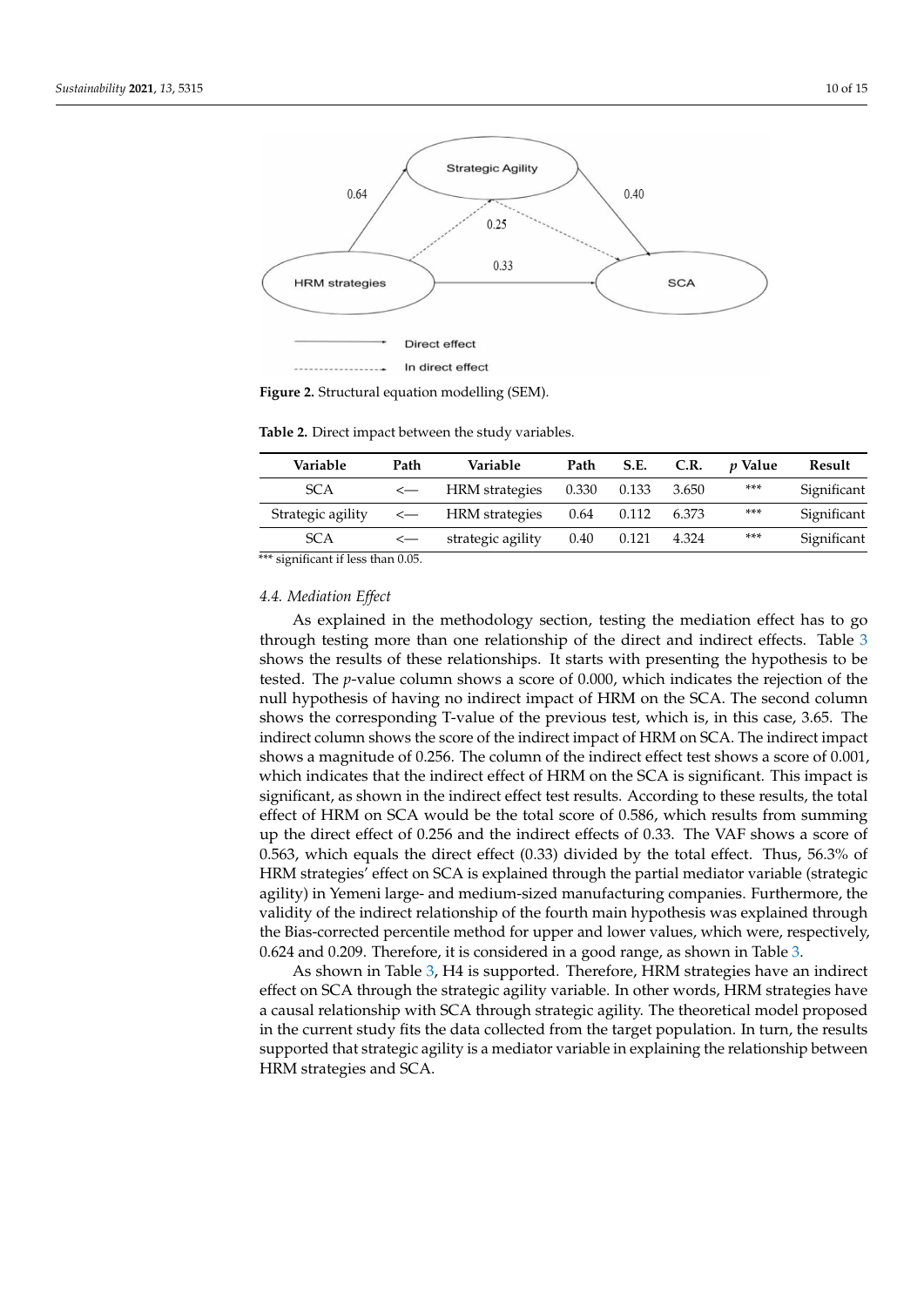<span id="page-10-1"></span>

| <b>Hypothesis</b>                                                                                                      | р-<br>Value |                        |       | <b>Bias-Corrected Percentile</b><br>Method |                 | <b>Bias-Corrected</b><br>Percentile Method |               | <b>Indirect Effect Test</b><br><b>Results</b>                |                      |
|------------------------------------------------------------------------------------------------------------------------|-------------|------------------------|-------|--------------------------------------------|-----------------|--------------------------------------------|---------------|--------------------------------------------------------------|----------------------|
|                                                                                                                        |             | <b>T-Value</b><br>(CR) |       | <b>Indirect Direct</b>                     | Total<br>Effect | Upper<br>(BC)                              | Lower<br>(BC) | (Bootstrap Stand<br>Error) (TWO) Tailed<br>Significance (BC) | Result               |
| Indirect positive<br>relationship between HRM<br>strategies and SCA through<br>the strategic agility as a<br>mediating | 0.000       | 3.650                  | 0.256 | 0.33                                       | 0.586           | 0.624                                      | 0.209         | 0.001                                                        | Partial<br>mediation |

**Table 3.** Testing Significance of the Indirect Effect (Mediation).

# <span id="page-10-0"></span>**5. Discussion**

This paper responded to an important gap found in literature, as there was no conceptual or empirical study that addressed the indirect relationship between HRM strategies and SCA via strategic agility as a mediating variable. There is a paucity in the research that links HRM strategies to strategic agility. Barahma et al. [\[15\]](#page-12-2) recommended further research to study the impact of these strategies in different research contexts. Moreover, Xing, Liu, Boojihawon, and Tarba [\[54\]](#page-13-10) suggested that more research is needed to address the relationship between HRM strategies and strategic agility. Thus, this study was conducted to fill in this essential gap.

Following the first objective of achieving a comprehensive understanding of the relationship between HRM and SCA and strategic agility through the lens of the RBV theory and the dynamic capabilities theory, this study examines the mediating role of strategic agility on the relationship between HRM strategies and SCA. The findings supported the mediating effect of strategic agility on the relationship between HRM strategies and SCA. These results are consistent with previous studies on SCA [\[20](#page-12-3)[,35](#page-12-14)[,75–](#page-14-2)[77\]](#page-14-3). Moreover, the findings of this study supported the significant impact of HRM strategies on strategic agility. This result was expected, and it showed concurrence with previous studies [\[15](#page-12-2)[,16\]](#page-12-24). Furthermore, testing the third hypothesis of this study supported a direct impact of strategic agility on SCA. This result is in line with previous studies and supports the general theme found in previous literature [\[47,](#page-13-3)[56,](#page-13-12)[57](#page-13-13)[,59](#page-13-15)[,78\]](#page-14-4).

#### **6. Conclusions**

# *6.1. Study Theoretical and Practical Implications*

The findings of this study contribute theoretically in explaining the relationships among HRM strategies, strategic agility, and sustainable competitive advantage. This study developed the hypotheses based on the RBV theory and the dynamic capabilities theory to test the mediating role of strategic agility between HRM strategies and SCA.

Following the second objective of providing practical guidance on how companies can meet the competition challenges, it practically provides guidance for Yemeni large- and medium-sized manufacturing companies to maintain SCA by focusing more on strategic agility. Companies should also consider strategic agility as a tool to anticipate and manage changes, embrace risks to create more opportunities, and increase company readiness to face direct competition. Furthermore, the importance of HRM strategies in achieving SCA among Yemeni large- and medium-sized manufacturing companies will not be ideally realised if it is not combined with strategic agility. The Yemeni large- and medium-sized manufacturing companies can achieve SCA by attracting qualified human resources with the potential to meet the job requirements and maintaining and developing their skills and abilities. These findings highlight the critical roles of compensation strategy, performance appraisal strategy, work-life quality strategy, and career path planning strategy for maintaining SCA. This could practically be applied because HRM strategies could modify employee's behaviour to continuously develop business models in Yemeni largeand medium-sized manufacturing companies. This would align the internal processes to meet future challenges.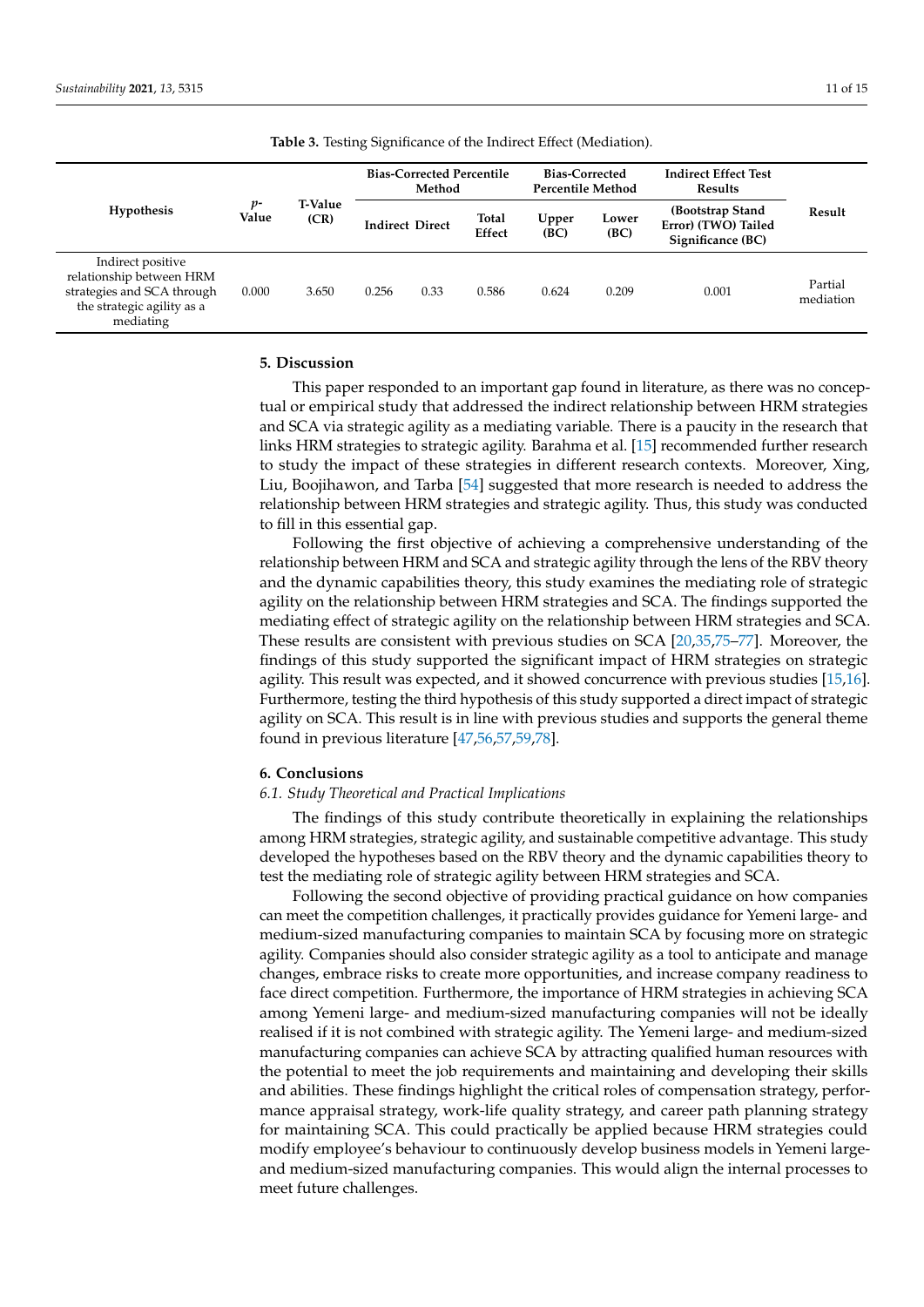## *6.2. Study Limitations*

The study focused on the medium- and large-sized businesses, which are considered in fact a very proper context that could help to understand the relationships among HRM, strategic agility, and SCA, yet the study did not cover other types of industries, such as small-sized businesses. Using the cross-sectional type of data could hinder the ability to understand the dynamic relationships among the study's variables. In addition to this, strategic agility has been studied as a mediating variable, and some other variables were ignored due to the scope of this study. Future research could apply the same conceptual model in different contexts, such as small-sized companies or in some other developed countries.

#### *6.3. Future Research*

Future research might examine the dynamic relationship in this conceptual model using a longitudinal design. It is also recommended to use other variables rather than strategic agility as mediating variables on the relationship between HRM strategies and SCA, such as organizational effectiveness, organizational commitment, and innovation.

**Author Contributions:** Conceptualization, M.B. (Mohamed Battour) and M.B. (Maged Barahma); methodology M.B. (Mohamed Battour); M.B. (Maged Barahma) and M.A.-A.; software, M.B. (Maged Barahma); validation, M.B. (Mohamed Battour) and M.B. (Maged Barahma); formal analysis, M.A.-A.; investigation, M.B. (Mohamed Battour); resources, M.B. (Mohamed Battour); data curation, M.A.-A.; writing—original draft preparation M.B. (Mohamed Battour); writing—review and editing, M.B. (Mohamed Battour) and M.A.-A.; funding acquisition, M.B. (Mohamed Battour). All authors have read and agreed to the published version of the manuscript.

**Funding:** This research received no external funding.

**Institutional Review Board Statement:** Not applicable.

**Informed Consent Statement:** Not applicable.

**Data Availability Statement:** Not applicable.

**Conflicts of Interest:** The authors declare no conflict of interest.

## **References**

- <span id="page-11-0"></span>1. Aamer, A.M.; Al-Awlaqi, M.A.; Mandahawi, N. Insights into the Reasons behind the Limited Implementation of ISO 9001 Certification: Empirical Evidence from Yemen. *TQM J.* **2020**. [\[CrossRef\]](http://doi.org/10.1108/TQM-04-2020-0068)
- <span id="page-11-1"></span>2. Al-Awlaqi, M.A.; Aamer, A.M. An Integrated MUSA to Measure Health Care Service Quality from a Patient's Perspective in a Resource-Constrained Setting. *Int. J. Health Plann. Manag.* **2020**, *35*, e119–e132. [\[CrossRef\]](http://doi.org/10.1002/hpm.2943) [\[PubMed\]](http://www.ncbi.nlm.nih.gov/pubmed/31670407)
- <span id="page-11-2"></span>3. Aamer, A.M. Manufacturing in Yemen: Challenges and Obstacles. *J. Acad. Res. Econ.* **2015**, *7*, 119–142.
- <span id="page-11-3"></span>4. Global Competitiveness Report. World Economic Forum. Available online: [https://www.weforum.org/reports/the-global](https://www.weforum.org/reports/the-global-competitveness-report)[competitveness-report](https://www.weforum.org/reports/the-global-competitveness-report) (accessed on 7 December 2019).
- <span id="page-11-4"></span>5. AlQershi, N.; Bin Abas, Z.; Mokhtar, S.S.M. The Mediating Effect of Human Capital on the Relationship Between Strategic Innovation and the Performance of Manufacturing SMEs In Yemen. *Organ. Mark. Emerg. Econ.* **2019**, *10*, 57–77. [\[CrossRef\]](http://doi.org/10.15388/omee.2019.10.00003)
- <span id="page-11-5"></span>6. Aamer, A.M. Outsourcing in Non-Developed Supplier Markets: A Lean Thinking Approach. *Int. J. Prod. Res.* **2018**, *56*, 6048–6065. [\[CrossRef\]](http://doi.org/10.1080/00207543.2018.1465609)
- <span id="page-11-6"></span>7. Haseeb, M.; Hussain, H.I.; Kot, S.; Androniceanu, A.; Jermsittiparsert, K. Role of Social and Technological Challenges in Achieving a Sustainable Competitive Advantage and Sustainable Business Performance. *Sustainability* **2019**, *11*, 3811. [\[CrossRef\]](http://doi.org/10.3390/su11143811)
- <span id="page-11-7"></span>8. Pratono, A.H.; Darmasetiawan, N.K.; Yudiarso, A.; Jeong, B.G. Achieving Sustainable Competitive Advantage through Green Entrepreneurial Orientation and Market Orientation: The Role of Inter-Organizational Learning. *Bottom Line* **2019**, *32*, 2–15. [\[CrossRef\]](http://doi.org/10.1108/BL-10-2018-0045)
- <span id="page-11-8"></span>9. Khan, S.Z.; Yang, Q.; Waheed, A. Investment in Intangible Resources and Capabilities Spurs Sustainable Competitive Advantage and Firm Performance. *Corp. Soc. Responsib. Environ. Manag.* **2019**, *26*, 285–295. [\[CrossRef\]](http://doi.org/10.1002/csr.1678)
- <span id="page-11-9"></span>10. Mahdi, O.R.; Nassar, I.A.; Almsafir, M.K. Knowledge Management Processes and Sustainable Competitive Advantage: An Empirical Examination in Private Universities. *J. Bus. Res.* **2019**, *94*, 320–334. [\[CrossRef\]](http://doi.org/10.1016/j.jbusres.2018.02.013)
- <span id="page-11-10"></span>11. Quaye, D.; Mensah, I. Marketing Innovation and Sustainable Competitive Advantage of Manufacturing SMEs in Ghana. *Manag. Decis.* **2018**, *57*, 1535–1553. [\[CrossRef\]](http://doi.org/10.1108/MD-08-2017-0784)
- <span id="page-11-11"></span>12. Casado Salguero, G.; Fernández Gámez, M.Á.; Aldeanueva Fernández, I.; Ruíz Palomo, D. Competitive Intelligence and Sustainable Competitive Advantage in the Hotel Industry. *Sustainability* **2019**, *11*, 1597. [\[CrossRef\]](http://doi.org/10.3390/su11061597)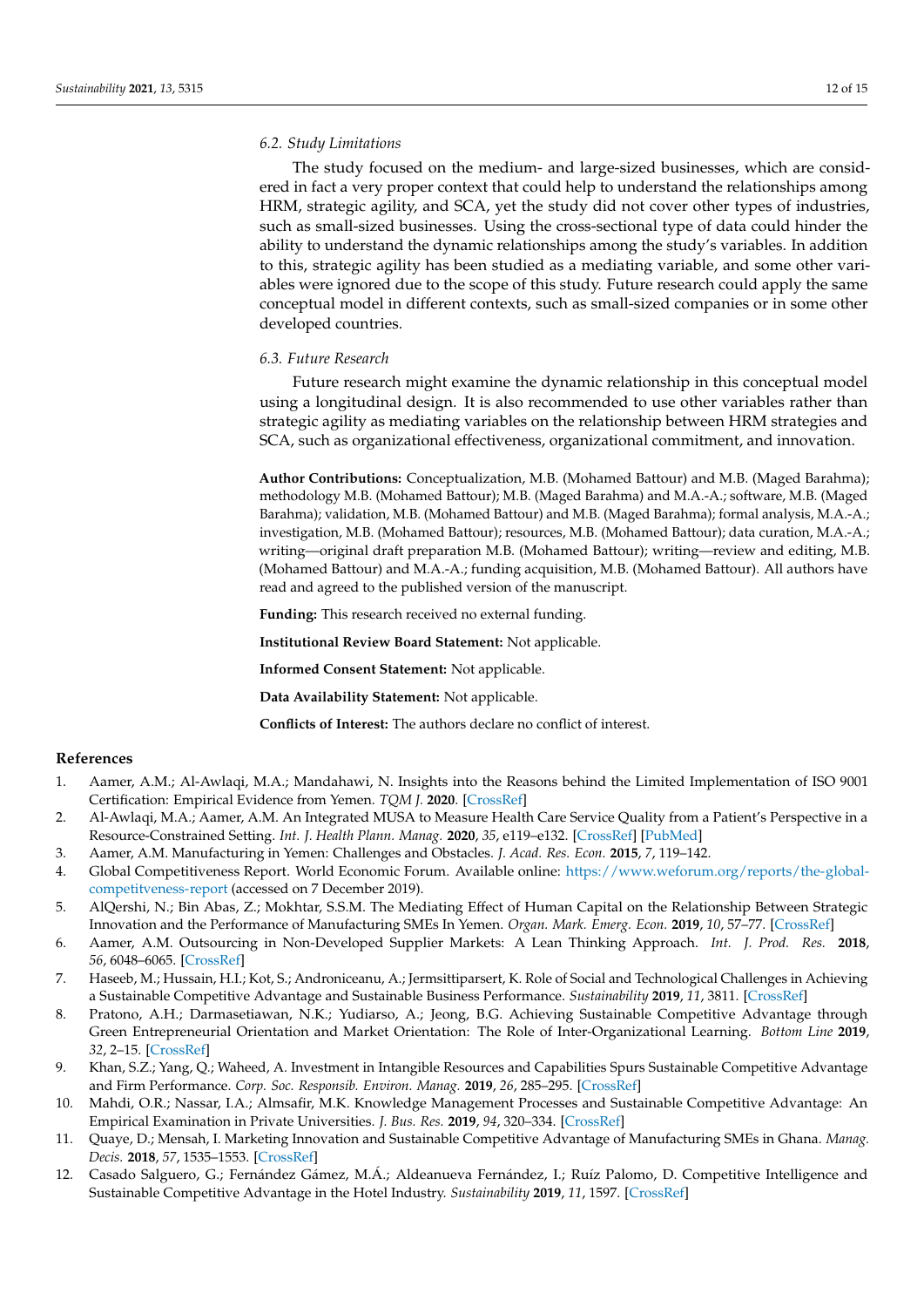- <span id="page-12-0"></span>13. Aamer, A.M.; Al-Awlaqi, M.A.; Alkibsi, S.M. TQM Implementation in a Least Developed Country: An Exploratory Study of Yemen. *TQM J.* **2017**, *29*, 467–487. [\[CrossRef\]](http://doi.org/10.1108/TQM-11-2015-0141)
- <span id="page-12-1"></span>14. Chen, R.; Lee, Y.-D.; Wang, C.-H. Total Quality Management and Sustainable Competitive Advantage: Serial Mediation of Transformational Leadership and Executive Ability. *Total Qual. Manag. Bus. Excell.* **2020**, *31*, 451–468. [\[CrossRef\]](http://doi.org/10.1080/14783363.2018.1476132)
- <span id="page-12-2"></span>15. Barahma, M.M.; ALi, K.B.; Nashief, M.; Al-Awlaqi, M.A. The Impact of Human Resources Management Strategies on the Strategic Agility: A Field Study in Large and Medium Yemeni Manufacturing Sector. *J. Soc. Sci. COESRJ-JSS* **2019**, *8*, 611–629. [\[CrossRef\]](http://doi.org/10.25255/jss.2019.8.4.611.629)
- <span id="page-12-24"></span>16. Bouaziz, F.; Smaoui Hachicha, Z. Strategic Human Resource Management Practices and Organizational Resilience. *J. Manag. Dev.* **2018**, *37*, 537–551. [\[CrossRef\]](http://doi.org/10.1108/JMD-11-2017-0358)
- 17. Bułat, E. Human Resource Management Practices That Translate into Sustainable Competitive Advantage. *Cent. Eur. Rev. Econ. Manag.* **2019**, *3*, 115–132. [\[CrossRef\]](http://doi.org/10.29015/cerem.507)
- 18. Latukha, M.; Lisina, P.; Panibratov, Y. Developing Sustainable Competitive Advantage of a Firm through Human Resource Management Practices: A Competence-Based Approach. *Glob. Bus. Econ. Rev.* **2018**, *21*, 96–119. [\[CrossRef\]](http://doi.org/10.1504/GBER.2019.096855)
- 19. Muduli, A. Workforce Agility: Examining the Role of Organizational Practices and Psychological Empowerment. *Glob. Bus. Organ. Excell.* **2017**, *36*, 46–56. [\[CrossRef\]](http://doi.org/10.1002/joe.21800)
- <span id="page-12-3"></span>20. Ramadan, W.H. *The Influence of Talent Management on Sustainable Competitive Advantage of Small and Medium Sized Establishments*; E-Leader: Berlin, Germany, 2012.
- <span id="page-12-4"></span>21. Alwehabie, A.M. Criteria for Measuring the Efficiency and Effectiveness of Human Resources Management Strategy and Its Relation to Institutional Performance at Al Rajhi Bank at Al Qassim in Saudi Arabia from the Employees' Point of View. *Int. J. Bus. Manag.* **2017**, *12*, 111. [\[CrossRef\]](http://doi.org/10.5539/ijbm.v12n10p111)
- <span id="page-12-5"></span>22. Barney, J. Firm Resources and Sustained Competitive Advantage. *J. Manag.* **1991**, *17*, 99–120. [\[CrossRef\]](http://doi.org/10.1177/014920639101700108)
- <span id="page-12-6"></span>23. Teece, D.J.; Pisano, G.; Shuen, A. Dynamic Capabilities and Strategic Management. *Strateg. Manag. J.* **1997**, *18*, 509–533. [\[CrossRef\]](http://doi.org/10.1002/(SICI)1097-0266(199708)18:7<509::AID-SMJ882>3.0.CO;2-Z)
- <span id="page-12-7"></span>24. Malik, A.; Froese, F.J.; Sharma, P. Role of HRM in Knowledge Integration: Towards a Conceptual Framework. *J. Bus. Res.* **2020**, *109*, 524–535. [\[CrossRef\]](http://doi.org/10.1016/j.jbusres.2019.01.029)
- <span id="page-12-8"></span>25. Saha, N.; Gregar, A.; Sáha, P. Organizational Agility and HRM Strategy: Do They Really Enhance Firms' Competitiveness? *Int. J. Organ. Leadersh.* **2017**, *6*, 323–334. [\[CrossRef\]](http://doi.org/10.33844/ijol.2017.60454)
- <span id="page-12-9"></span>26. Kellner, A. Determinants of human resource management strategy in a franchise. In *Case Studies in Work, Employment and Human Resource Management*; Edward Elgar Publishing: Cheltenham, UK, 2020; pp. 32–37. ISBN 978-1-78897-559-9.
- <span id="page-12-10"></span>27. Mariappanadar, S. *Sustainable Human Resource Management: Strategies, Practices and Challenges*; Macmillan International Higher Education: London, UK, 2019; ISBN 978-1-137-53059-2.
- <span id="page-12-11"></span>28. Chapman, E.F.; Sisk, F.A.; Schatten, J.; Miles, E.W. Human Resource Development and Human Resource Management Levers for Sustained Competitive Advantage: Combining Isomorphism and Differentiation. *J. Manag. Organ.* **2018**, *24*, 533–550. [\[CrossRef\]](http://doi.org/10.1017/jmo.2016.37)
- <span id="page-12-25"></span>29. Delery, J.E.; Doty, D.H. Modes of Theorizing in Strategic Human Resource Management: Tests of Universalistic, Contingency, and Configurational Performance Predictions. *Acad. Manag. J.* **1996**, *39*, 802–835. [\[CrossRef\]](http://doi.org/10.5465/256713)
- <span id="page-12-12"></span>30. Lopez-Cabrales, A.; Valle-Cabrera, R. Sustainable HRM Strategies and Employment Relationships as Drivers of the Triple Bottom Line. *Hum. Resour. Manag. Rev.* **2020**, *30*, 100689. [\[CrossRef\]](http://doi.org/10.1016/j.hrmr.2019.100689)
- <span id="page-12-13"></span>31. Hoffman, N.P. An Examination of the "Sustainable Competitive Advantage" Concept: Past, Present, and Future. *Acad. Mark. Sci. Rev.* **2000**, *2000*, 1–16.
- 32. Clemons, E.K. Resources, Platforms, and Sustainable Competitive Advantage: How to Win and Keep on Winning. In *New Patterns of Power and Profit*; Palgrave Macmillan: Cham, Switzerland, 2019; pp. 93–104. ISBN 978-3-030-00442-2.
- <span id="page-12-17"></span>33. Coyne, K.P. Sustainable Competitive Advantage—What It Is, What It Isn't. *Bus. Horiz.* **1986**, *29*, 54–61. [\[CrossRef\]](http://doi.org/10.1016/0007-6813(86)90087-X)
- 34. Huang, K.-F.; Dyerson, R.; Wu, L.-Y.; Harindranath, G. From Temporary Competitive Advantage to Sustainable Competitive Advantage. *Br. J. Manag.* **2015**, *26*, 617–636. [\[CrossRef\]](http://doi.org/10.1111/1467-8551.12104)
- <span id="page-12-14"></span>35. Silva, G.A.S.K.; Warnakulasuriya, B.N.F.; Arachchige, B.J.H. HR Practices: A Source of Sustainable Competitive Advantage or Competitive Parity—A Systematic Literature Review. *Vidyodaya J. Manag.* **2019**, *5*, 1–29.
- <span id="page-12-15"></span>36. Porter, M.E. *Competitive Advantage: Creating and Sustaining Superior Performance*; Free Press: New York, NY, USA, 1985; Volume 167.
- <span id="page-12-16"></span>37. Beal, R.M. *Competitive Advantage: Sustainable or Temporary in Today's Dynamic Environment?* Florida A&M University: Tallahassee, FL, USA, 2001.
- <span id="page-12-18"></span>38. Barney, J.B.; Wright, P.M. On Becoming a Strategic Partner: The Role of Human Resources in Gaining Competitive Advantage. *Hum. Resour. Manag.* **1998**, *37*, 31–46. [\[CrossRef\]](http://doi.org/10.1002/(SICI)1099-050X(199821)37:1<31::AID-HRM4>3.0.CO;2-W)
- <span id="page-12-19"></span>39. Delery, J.E.; Roumpi, D. Strategic Human Resource Management, Human Capital and Competitive Advantage: Is the Field Going in Circles? *Hum. Resour. Manag. J.* **2017**, *27*, 1–21. [\[CrossRef\]](http://doi.org/10.1111/1748-8583.12137)
- <span id="page-12-20"></span>40. Velmurugan, S.; Akhilesh, K.B. Sustained Competitive Advantage: Strategic HRM Initiatives and Consequences in Indian Context. *Int. J. Econ. Manag. Eng.* **2013**, *7*, 2350–2358.
- <span id="page-12-21"></span>41. Gowen, C.R.; McFadden, K.L.; Tallon, W.J. On the Centrality of Strategic Human Resource Management for Healthcare Quality Results and Competitive Advantage. *J. Manag. Dev.* **2006**, *25*, 806–826. [\[CrossRef\]](http://doi.org/10.1108/02621710610684277)
- <span id="page-12-22"></span>42. Progoulaki, M.; Theotokas, I. Human Resource Management and Competitive Advantage: An Application of Resource-Based View in the Shipping Industry. *Mar. Policy* **2010**, *34*, 575–582. [\[CrossRef\]](http://doi.org/10.1016/j.marpol.2009.11.004)
- <span id="page-12-23"></span>43. Lee, J.; Kim, S.; Lee, J.; Moon, S. Enhancing Employee Creativity for A Sustainable Competitive Advantage through Perceived Human Resource Management Practices and Trust in Management. *Sustainability* **2019**, *11*, 2305. [\[CrossRef\]](http://doi.org/10.3390/su11082305)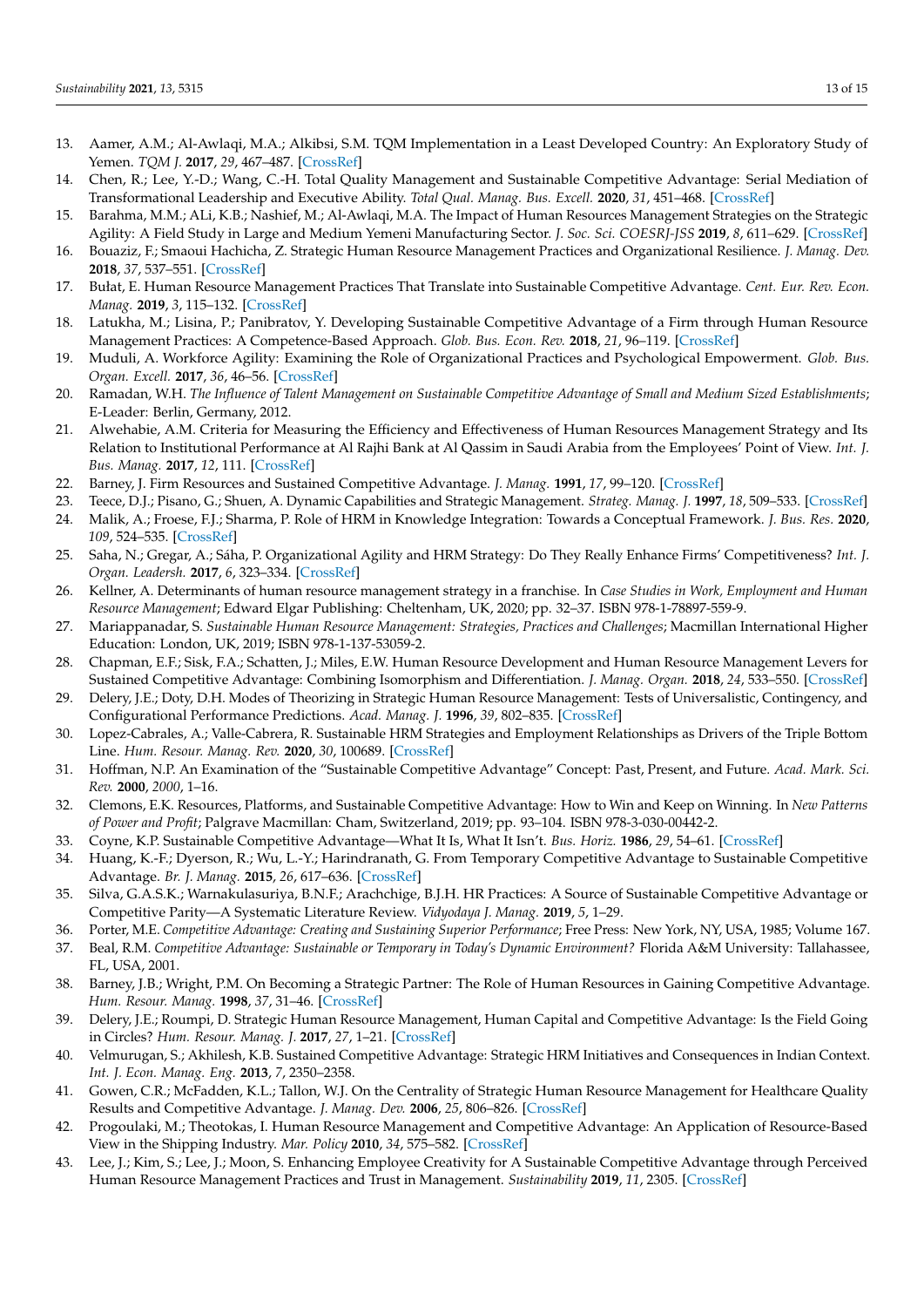- <span id="page-13-0"></span>44. Lin, Y.; Desouza, K.C.; Roy, S. Measuring Agility of Networked Organizational Structures via Network Entropy and Mutual Information. *Appl. Math. Comput.* **2010**, *216*, 2824–2836. [\[CrossRef\]](http://doi.org/10.1016/j.amc.2010.03.132)
- <span id="page-13-1"></span>45. Felipe, C.M.; Roldán, J.L.; Leal-Rodríguez, A.L. An Explanatory and Predictive Model for Organizational Agility. *J. Bus. Res.* **2016**, *69*, 4624–4631. [\[CrossRef\]](http://doi.org/10.1016/j.jbusres.2016.04.014)
- <span id="page-13-2"></span>46. Appelbaum, S.H.; Calla, R.; Desautels, D.; Hasan, L. The Challenges of Organizational Agility (Part 1). *Ind. Commer. Train.* **2017**, *49*, 6–14. [\[CrossRef\]](http://doi.org/10.1108/ICT-05-2016-0027)
- <span id="page-13-3"></span>47. Baškarada, S.; Koronios, A. The 5S Organizational Agility Framework: A Dynamic Capabilities Perspective. *Int. J. Organ. Anal.* **2018**, *26*, 331–342. [\[CrossRef\]](http://doi.org/10.1108/IJOA-05-2017-1163)
- <span id="page-13-4"></span>48. Ahammad, M.F.; Glaister, K.W.; Gomes, E. Strategic Agility and Human Resource Management. *Hum. Resour. Manag. Rev.* **2020**, *30*, 100700. [\[CrossRef\]](http://doi.org/10.1016/j.hrmr.2019.100700)
- <span id="page-13-5"></span>49. Barahma, M.M.A.; Disomimba, M.; Ali, K.; Al-Awlaqi, M.A. The Relationship between Strategy of Work-Life Quality and Sustainable Competitive Advantage: A Survey Study on in Yemeni Manufacturing Industries. *J. Syst. Manag.* **2020**, *6*, 27–54. [\[CrossRef\]](http://doi.org/10.30495/jsm.2020.677235)
- <span id="page-13-6"></span>50. Kale, E.; Aknar, A.; Ba¸sar, Ö. Absorptive Capacity and Firm Performance: The Mediating Role of Strategic Agility. *Int. J. Hosp. Manag.* **2019**, *78*, 276–283. [\[CrossRef\]](http://doi.org/10.1016/j.ijhm.2018.09.010)
- <span id="page-13-7"></span>51. Cunha, M.P.E.; Gomes, E.; Mellahi, K.; Miner, A.S.; Rego, A. Strategic Agility through Improvisational Capabilities: Implications for a Paradox-Sensitive HRM. *Hum. Resour. Manag. Rev.* **2020**, *30*, 100695. [\[CrossRef\]](http://doi.org/10.1016/j.hrmr.2019.100695)
- <span id="page-13-8"></span>52. Crocitto, M.; Youssef, M. The Human Side of Organizational Agility. *Ind. Manag. Data Syst.* **2003**, *103*, 388–397. [\[CrossRef\]](http://doi.org/10.1108/02635570310479963)
- <span id="page-13-9"></span>53. Dyer, L.; Ericksen, J. *Dynamic Organizations: Achieving Marketplace Agility Through Workforce Scalability*; Center for Advanced Human Resource Studies (CAHRS): Ithaca, NY, USA, 2006.
- <span id="page-13-10"></span>54. Xing, Y.; Liu, Y.; Boojihawon, D.K.; Tarba, S. Entrepreneurial Team and Strategic Agility: A Conceptual Framework and Research Agenda. *Hum. Resour. Manag. Rev.* **2020**, *30*, 100696. [\[CrossRef\]](http://doi.org/10.1016/j.hrmr.2019.100696)
- <span id="page-13-11"></span>55. Nejatian, M.; Zarei, M.H.; Rajabzadeh, A.; Azar, A.; Khadivar, A. Paving the Path toward Strategic Agility: A Methodological Perspective and an Empirical Investigation. *J. Enterp. Inf. Manag.* **2019**, *32*, 538–562. [\[CrossRef\]](http://doi.org/10.1108/JEIM-10-2018-0233)
- <span id="page-13-12"></span>56. Dabiri, S.A.; Gholami, A. Surveying the Effect of Strategic Agility on Gaining Competitive Advantage in Gachsaran Oil and Gas Exploitation Company. *J. Renew. Nat. Resour. Bhutan* **2015**, *3*, 196–207.
- <span id="page-13-13"></span>57. Almahamid, S.; Awwad, A.; McAdams, A.C. Effects of Organizational Agility and Knowledge Sharing on Competitive Advantage: An Empirical Study in Jordan. *Int. J. Manag.* **2010**, *27*, 387–404.
- <span id="page-13-14"></span>58. Chen, X. *Impact of Business Intelligence and IT Infrastructure Flexibility on Competitive Advantage: An Organizational Agility Perspective*; College of Business, University of Nebraska-Lincoln: Lincoln, NE, USA, 2012.
- <span id="page-13-15"></span>59. Al-Romeedy, B.S. Strategic Agility as a Competitive Advantage in Airlines—Case Study: Egypt Air. *J. Fac. Tour. Hotels-Univ. Sadat City* **2019**, *3*, 1–15.
- <span id="page-13-16"></span>60. Baron, R.M.; Kenny, D.A. The Moderator–Mediator Variable Distinction in Social Psychological Research: Conceptual, Strategic, and Statistical Considerations. *J. Pers. Soc. Psychol.* **1986**, *51*, 1173–1182. [\[CrossRef\]](http://doi.org/10.1037/0022-3514.51.6.1173) [\[PubMed\]](http://www.ncbi.nlm.nih.gov/pubmed/3806354)
- <span id="page-13-17"></span>61. Wójcik, P. Exploring Links Between Dynamic Capabilities Perspective and Resource-Based View: A Literature Overview. *Int. J. Manag. Econ.* **2015**, *45*, 83–107. [\[CrossRef\]](http://doi.org/10.1515/ijme-2015-0017)
- <span id="page-13-18"></span>62. Teece, D.J. Explicating Dynamic Capabilities: The Nature and Microfoundations of (Sustainable) Enterprise Performance. *Strateg. Manag. J.* **2007**, *28*, 1319–1350. [\[CrossRef\]](http://doi.org/10.1002/smj.640)
- <span id="page-13-19"></span>63. Yemeni Ministry of Industry and Trade. 2017. Available online: [http://www.yemen.gov.ye-/portal/Default.aspx?lias=www.](http://www.yemen.gov.ye-/portal/Default.aspx?lias=www.yemen.gov.ye/portal/industry) [yemen.gov.ye/portal/industry](http://www.yemen.gov.ye-/portal/Default.aspx?lias=www.yemen.gov.ye/portal/industry) (accessed on 18 March 2020).
- <span id="page-13-20"></span>64. Laswar, N.M. Integration of Human Resource Strategy and Knowledge Management and Its Impact Organization Performance: A Field Study on Oil and Gas Companies in Yemen. Ph.D. Thesis, Sudan University of Science & Technology, Khartoum, Sudan, 2016.
- <span id="page-13-21"></span>65. Chen, C.-J.; Huang, J.-W. Strategic Human Resource Practices and Innovation Performance—The Mediating Role of Knowledge Management Capacity. *J. Bus. Res.* **2009**, *62*, 104–114. [\[CrossRef\]](http://doi.org/10.1016/j.jbusres.2007.11.016)
- <span id="page-13-22"></span>66. Balkin, D.B.; Gomez-Mejia, L.R. Toward a Contingency Theory of Compensation Strategy. *Strateg. Manag. J.* **1987**, *8*, 169–182. [\[CrossRef\]](http://doi.org/10.1002/smj.4250080207)
- <span id="page-13-23"></span>67. Jarbi, A. The Effect of Human Resource Management on the Creation of Organization's Sustainable Competitive Advantage: A Case Study on Saidal Pharmaceutical Complex, Kusantinah Branch. Ph.D. Thesis, Université de Sétif, Setif, Algeria, 2013.
- <span id="page-13-24"></span>68. Alanizi, S.; Alfadhel, S. The Philosophy of Work Life Quality in the Third Millinium Organizations. *J. Econ. Adm. Sci.* **2007**, *13*, 68–85.
- <span id="page-13-25"></span>69. Schuler, R.S.; Jackson, S.E. Linking Competitive Strategies with Human Resource Management Practices. *Acad. Manag. Perspect.* **1987**, *1*, 207–219. [\[CrossRef\]](http://doi.org/10.5465/ame.1987.4275740)
- <span id="page-13-26"></span>70. Alabdi, A.R.J. Strategic Agility: Strategic Approach to Improve Employees' Engagement: A Case Study on a Sample of Manufacturing Companies. *AL GHAREE Econ. Adm. Sci.* **2012**, *8*, 147–174.
- <span id="page-13-27"></span>71. Park, Y.; Sawy, O.E.; Fiss, P. The Role of Business Intelligence and Communication Technologies in Organizational Agility: A Configurational Approach. *J. Assoc. Inf. Syst.* **2017**, *18*. [\[CrossRef\]](http://doi.org/10.17705/1jais.00001)
- <span id="page-13-28"></span>72. Shabaan, M.R. Intellectual Capital and Its Role in the Creation of Sustainable Competitive Advantage: A Case Study on the Palestinian Telecommunication Companies. Master's Thesis, Islamic University, Gazza, Palestine, 2011.